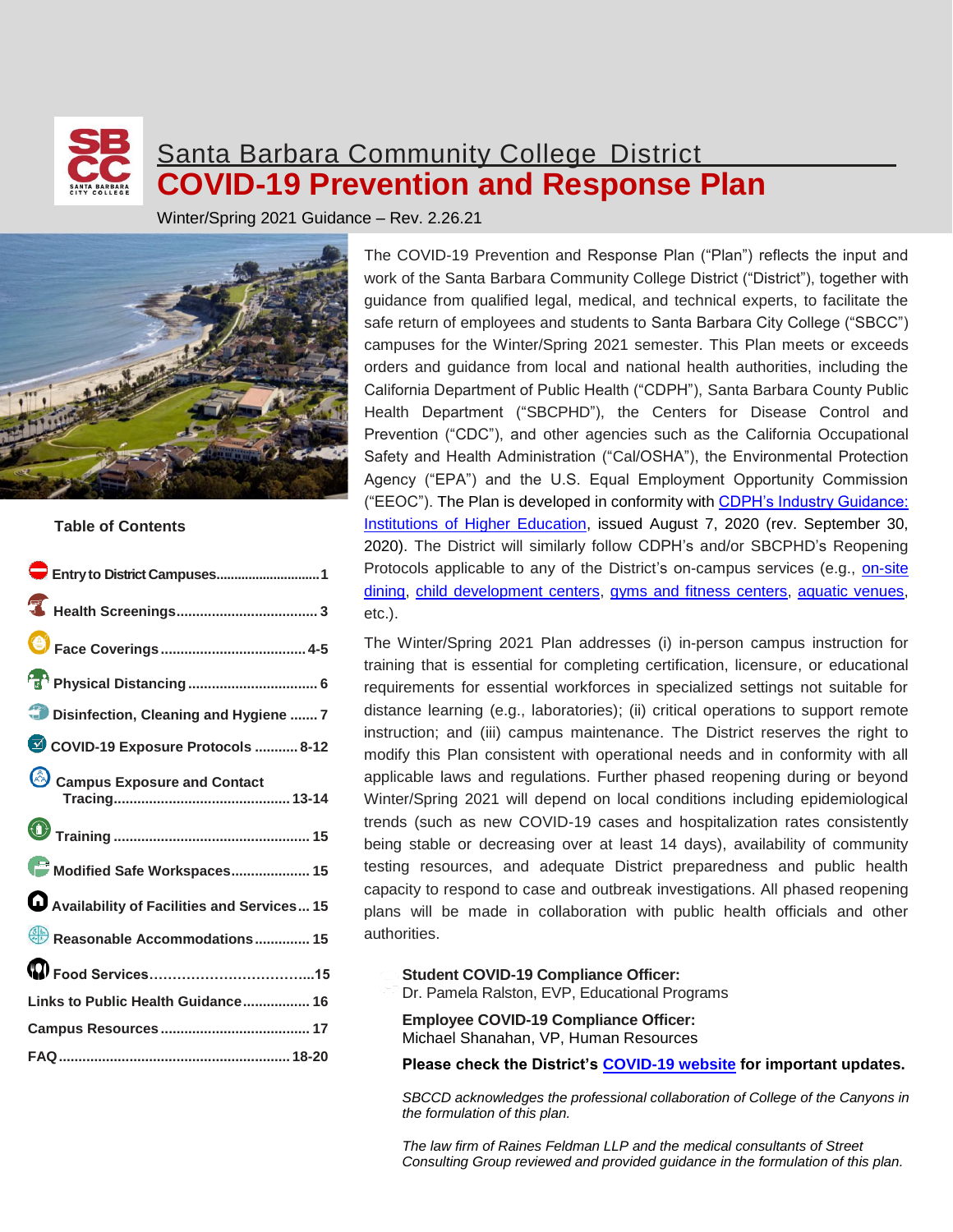

#### **ENTRY TO CAMPUS FOR EMPLOYEES AND STUDENTS**

To mitigate against the spread of COVID-19, employees and students are only permitted on campus for an authorized purpose and must not spend more time on District campuses than is necessary. Until further notice, all persons are prohibited from congregating on District campuses or engaging in non-District approved recreational activities. Individuals should arrive no more than 15 minutes before their scheduled activity and, whenever possible, leave within 15 minutes of the activity's conclusion. Students should make every effort to conclude their instruction, labs, study, and appointments as quickly and efficiently as possible. If there are gaps between these activities, students should socially distance themselves from others, preferably outside if weather permits, and comply with all posted signs and directives. Whenever on campus, all persons must wear a face covering (except when alone in closed offices and walled cubicles with a solid partition that exceeds the occupant's height when standing) and shall maintain a physical distance of at least six feet from other persons.

For the health and safety of employees and students, the District will require all persons entering District campuses to undergo a health screening daily before arrival on campus (see Health Screenings, p. 3).

#### **SIGNAGE**

Signage will be posted throughout District campuses notifying visitors, as well as reminding employees and students of requirements of physical distancing, hygiene and sanitation, and use of face coverings. Persons entering campus must comply with all signs and directives.

#### **ENTRY TO CAMPUS BY PUBLIC VISITORS**

Community members using the campus must abide by all posted signs and directives, including physical distancing, wearing of face coverings, and no congregating while on campus. Non-compliance on the part of the community members may result in campus closure to the public.

#### **VENDORS ON CAMPUS**

All campus visits by vendors will be by appointment only. Visitors should be instructed to come to their appointments alone.

Vendors must complete the [Online Health Self-Assessment](http://www.sbcc.edu/newsandevents/covid-19/index.php) (see Health Screenings, p. 3) and must provide the District with current contact information for potential contact tracing. Vendors must provide proof of completion of the Online [Health Self-Assessment](http://www.sbcc.edu/newsandevents/covid-19/index.php) to their point of contact or to designated District personnel upon request. Failure to comply with these rules will result in immediate removal from campus.

#### **DELIVERIES TO CAMPUS**

When feasible, campus deliveries will be channeled to designated unloading zones at pre-designated times to limit the delivery person's interactions with the campus community. If a delivery person or third-party vendor must walk through the campus to make a delivery, they will be informed of the District's applicable health and safety requirements and required to follow those rules and complete the [Online Health Self-Assessment,](http://www.sbcc.edu/newsandevents/covid-19/index.php) or a paper document in a form substantially similar thereto prior to entering campus. Such delivery persons and third-party vendors will either be escorted through campus by approved District personnel or, where appropriate, will receive paper documentation (e.g., visitor sticker or badge) that must be displayed at all times on campus.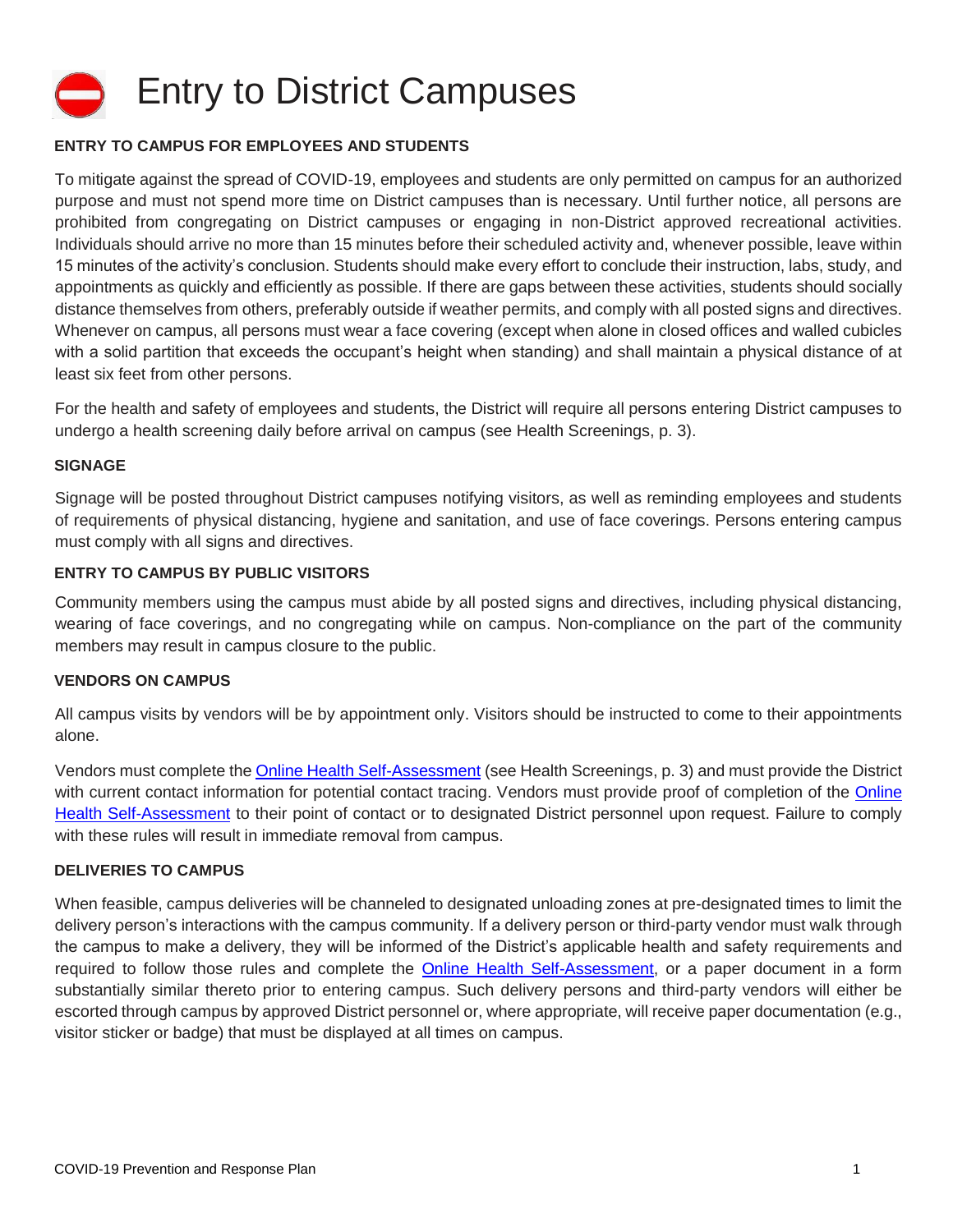#### **TRAVEL RESTRICTIONS**

Governor Gavin Newsom and the CDPH have announced a series o[f Regional Stay At Home Orders](https://covid19.ca.gov/stay-home-except-for-essential-needs/#regional-stay-home-order) that restrict travel into and out of California for leisure or non-essential purposes. Further, some of the surrounding counties, including Los Angeles County, require mandatory quarantine periods for any person traveling from outside of the county to within county lines. Because these restrictions continue to change over time, the District encourages employees and students to research travel restrictions before they travel for non-District related matters. The District will closely adhere to all travel restrictions imposed by CDPH, SBCPHD, or other public health authorities, until which time those restrictions are lifted. To the extent that quarantine is mandated by any governmental agency due to non-District related travel, the District will fully enforce all quarantine measures. Such time away from work, if applicable, will be unpaid unless the District authorizes such employees to work from home. Employees may use accrued sick or vacation leave for any period of mandatory travel quarantine.

Employees who fail to disclose their travel on the [Online Health Self-Assessment,](https://www.canyons.edu/administration/pio/notices/healthlog.php) described below, will be subject to discipline, up to and including termination.

#### **COMPLIANCE IS MANDATORY**

Compliance with all aspects of this Plan is mandatory for all persons entering campus. Failure to comply in any material respect will result in the immediate removal from campus, and where appropriate, expulsion or termination.

All persons entering campus shall immediately report any COVID-19 hazards observed while on campus (e.g., violations of social distancing requirements or failure to wear face coverings) to the COVID-19 Compliance Officers or Campus Safety. No person making such a report will be subject to discipline or reprisal.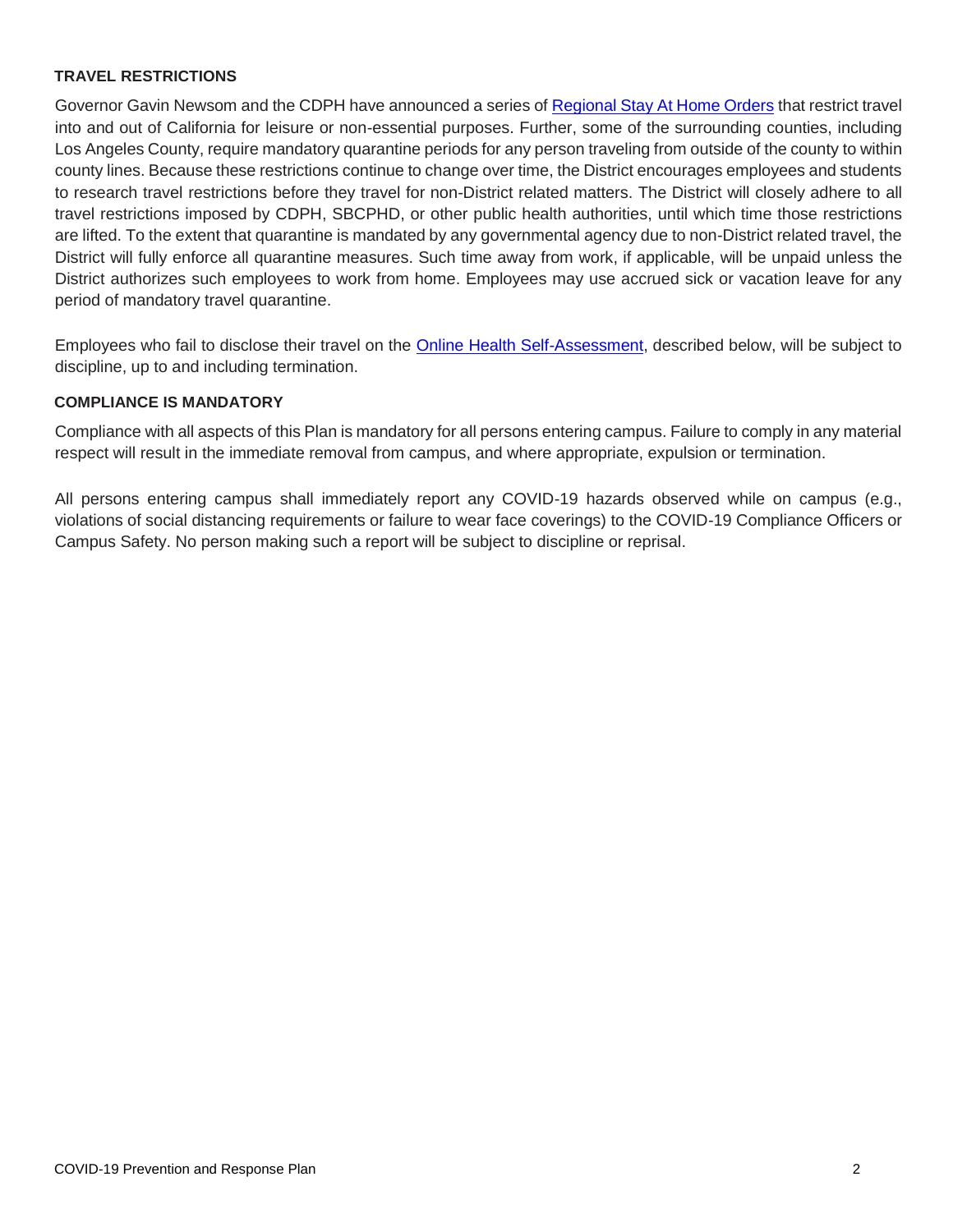# **Health Screenings**

### **SYMPTOMS OF COVID-19**

Persons with COVID-19 may experience a [wide range of symptoms,](https://www.cdc.gov/coronavirus/2019-ncov/symptoms-testing/symptoms.html) ranging from mild symptoms to severe illness. Symptoms may appear 2-14 days after exposure to the virus and may include:

- Fever
- Cough
- Shortness of breath/difficulty breathing
- Fatigue
- Chills
- Congestion or runny nose
- Muscle or body aches
- **Headaches**
- Sore throat
- Nausea or vomiting
- Diarrhea
- New loss of taste or smell
- \* Contact 9-1-1 if there are any [emergency warning signs.](https://www.cdc.gov/coronavirus/2019-ncov/symptoms-testing/symptoms.html)

Individuals who experience COVID-19 symptoms, receive a positive COVID-19 test, receive a doctor's diagnosis of likely or presumed COVID-19, or have been in "close contact" with a person who has received a positive COVID-19 test, must notify the applicable COVID-19 Compliance Officers (see Campus Resources, p. 17 for contact details) and must follow the protocols set forth in COVID-19 Exposure Protocols, p. 8-12. ("Close contact" is [defined as](https://www.cdc.gov/coronavirus/2019-ncov/php/contact-tracing/contact-tracing-plan/appendix.html#contact) someone who (1) was within six feet of an infected person for a cumulative total of 15 minutes or more (e.g., three exposures of five minutes each) over a 24-hour period, or (2) had unprotected contact with an ill individual's bodily fluids (e.g., being coughed on, starting from two days before illness onset (or, for asymptomatic individuals, two days prior to test specimen collection) until the time the ill individual is isolated.) Such persons should contact their healthcare provider immediately and should not report to campus. Should symptoms present while on campus, such persons should leave campus immediately and contact the appropriate COVID-19 Compliance Officer; if immediate departure is not possible, such persons should contact the applicable COVID-19 Compliance Officer for guidance and wait in designated containment areas until departure from campus can be arranged.

#### **SYMPTOM CHECKS AND TEMPERATURE SCREENING**

For the health and safety of employees and students, the District will require all visitors entering District campuses to complete self-screening via the [Online Health Self-Assessment;](http://www.sbcc.edu/newsandevents/covid-19/index.php) all students and employees shall complete [Healthy](https://www.sbcc.edu/hr/Log_in_to_your_Pipeline_Account.pdf)  [Roster](https://www.sbcc.edu/hr/Log_in_to_your_Pipeline_Account.pdf) daily before arrival on campus. The self-screening will inquire about the presence of COVID-19 symptoms, as well as other risk factors, such as recent air travel or close, prolonged contact with a person with a confirmed or presumed case of COVID-19. Persons completing the self-screening must take their own temperature off campus and must report any readings at or above 100.4°F on the online form.

The self-screening must be completed on any day where attendance on campus is expected. Successful completion of the self-screening will generate an approval certification email, which must be shown to designated District personnel upon request. Failure to complete the self-screening or refusal to display the approval certification to District personnel upon request, may be grounds for discipline and immediate removal from campus by Campus Safety, or, if necessary, the Police Department.

In addition to, or in place of, the off-campus completion of the self-screening and the associated temperature checks, the District may require in-person contactless temperature screenings at various points of entry on campus. Persons exhibiting symptoms of COVID-19 will be denied entry to campus consistent with public health ordinances and guidelines, and as permitted under state and federal anti-discrimination laws. All health information will be kept in strict confidence and only designated individuals will have access to it.

Employees should contact Sharon Remacle a[t saremacle@pipeline.sbcc.edu](mailto:saremacle@pipeline.sbcc.edu) to discuss options for the use of available leave, including paid sick leave and other benefit entitlements. Students should contact the Student COVID-19 Compliance Officer to discuss available community resources.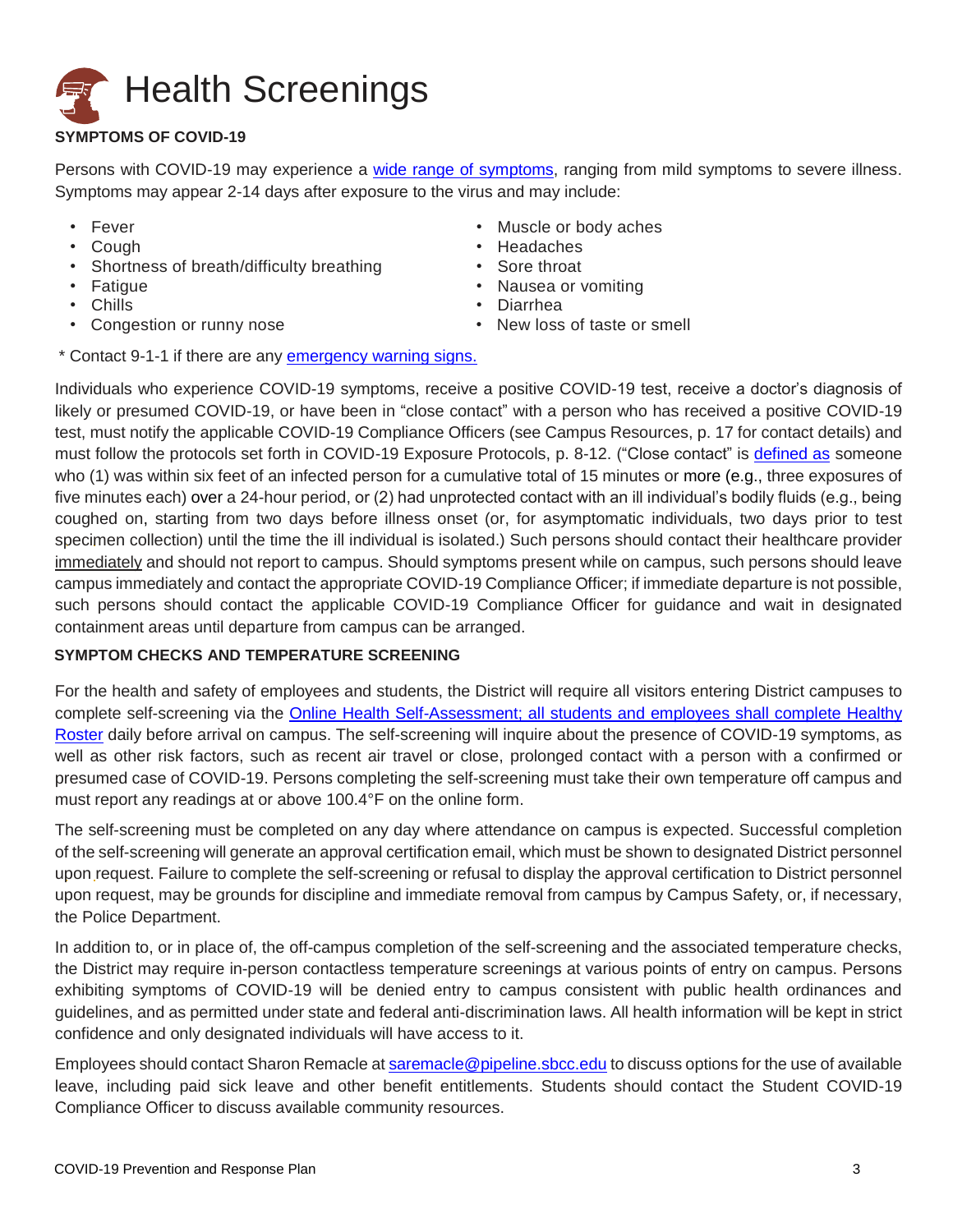

COVID-19 is an infectious disease that can be spread through the air when an infectious person talks, sneezes, coughs, or exhales. COVID-19 may also be transmitted when a person touches a contaminated object and then touches their eyes, nose, or mouth. Additionally, not everyone who is infected develops symptoms, but they may remain infectious. As such, public health officials advise that face coverings are an effective tool for limiting the spread of COVID-19. All persons entering District campus(es) must wear a face covering that covers the nose and mouth when on campus. Face coverings must be worn when:

- (i) inside of, or in line to enter, any indoor public space;
- (ii) engaged in work, whether at the workplace or off-site, when interacting in-person with other people;
- (iii) working in any space visited by members of the public, regardless of whether anyone from the public is present at the time;
- (iv) working in or walking through common areas, such as hallways, stairways, elevators, and parking lots/facilities;
- (v) in any room or enclosed area where other people (except for members of the person's own household or residence) are present; and
- (vi) while outdoors in public spaces regardless of whether a physical distance of six feet can be maintained.

Conversely, employees and students alone in a closed office, booth, or a walled cubicle with a solid partition that exceeds their height when standing, are not required to wear face coverings. Faculty members or lecturers may elect to obtain their own face shields with a cloth drape attached to the bottom of the shield and tucked into the shirt, instead of face coverings when lecturing, provided that such employee remains 10-feet from the nearest student or other employee.

To ensure that masks are worn consistently and correctly, employees are discouraged from eating or drinking except during their breaks when they are able to safely remove their masks and physically distance from others. At all times when eating or drinking, employees must maintain at least a six-foot distance from others. When eating or drinking, it is preferred to do so outdoors and away from others, if possible. Eating or drinking at a cubicle or workstation is preferred to eating in a breakroom if eating in a cubicle or workstation provides greater distance from and barriers between workers.

#### **AVAILABILITY OF FACE COVERINGS**

The District will provide, at no cost, a sufficient number of reusable cloth or disposable face coverings to all employees and students who must report to campus. Employees and students also have the option to use their own compliant face covering if preferred. Upon their initial return to campus employees and students should come prepared with their own personal face covering. Employees and students can pick up an additional supply of reusable or disposable face coverings from the Campus Safety Office for future use. District-issued face coverings should not be lost or damaged as supplies are limited. While the District will have a supply of disposable face coverings available in classrooms and at temporary screening stations on campus, availability of disposable face coverings will be limited, and employees and students should not abuse this privilege. Face coverings will only be provided to visitors in limited circumstances based on the District's supplies and the necessity of the visitor's presence on campus. Visitors without face coverings may be denied entry to campus if the District cannot supply a face covering.

#### **PROPER USE AND MAINTENANCE**

COVID-19 Prevention and Response Plan 4 Employees and students should adhere to proper use of face coverings at all times. Face coverings must cover both the nose and mouth and may not be shared with others. When not in use, face coverings should not be laid on any surface that may contaminate either the covering or the surface. Individuals should wash hands or use hand sanitizers before and after removing the covering and should not touch their face when adjusting throughout the day. Employees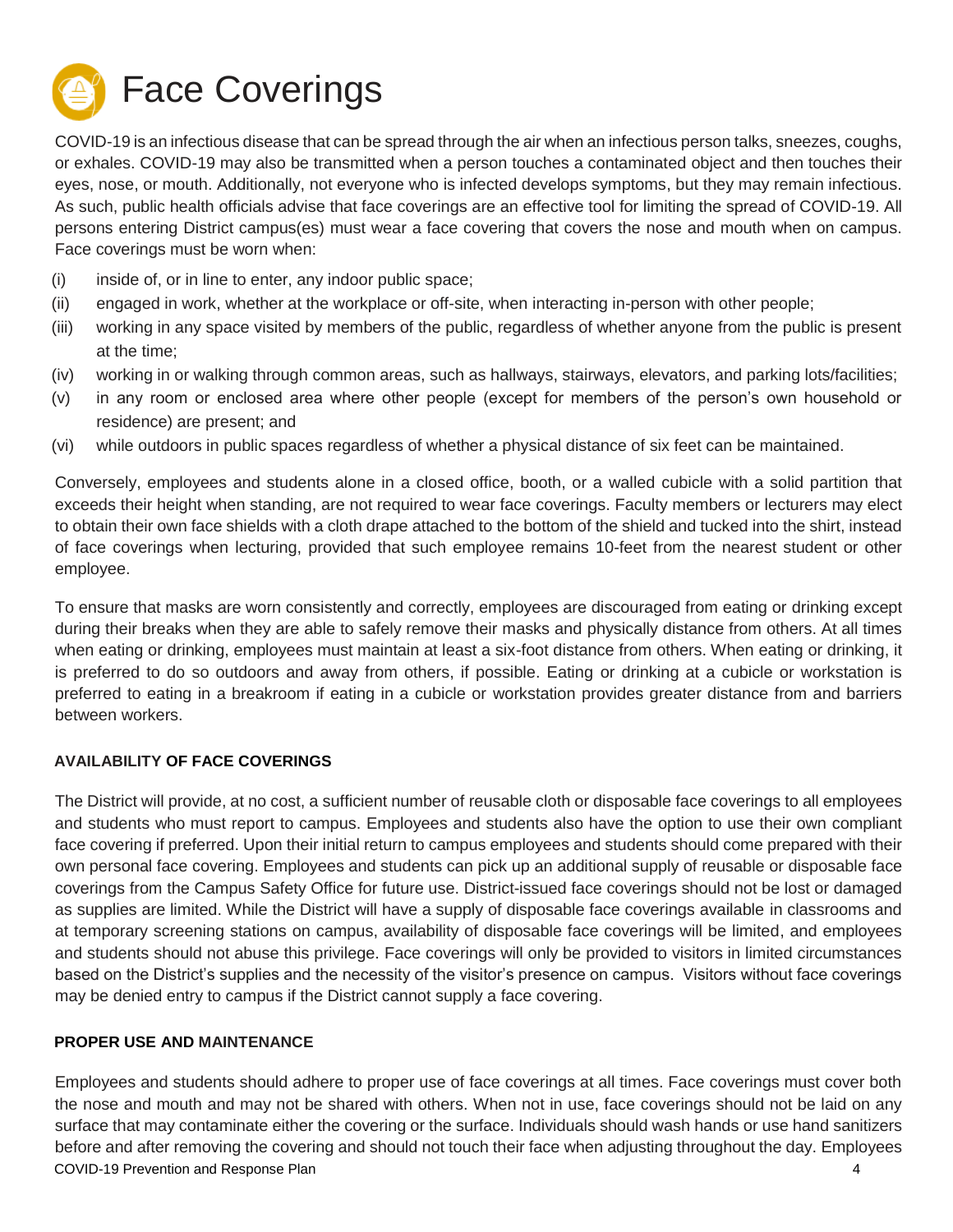and students are responsible for maintaining District-issued face coverings in proper condition, including washing face coverings daily (for cloth face coverings) or otherwise wearing a fresh face covering each day. Disposable face coverings must be disposed of in an appropriate waste receptacle.

#### **EXEMPTIONS**

The District will grant exemptions to the mandatory use of face coverings on campus only to the extent consistent with public health guidelines. Individuals unable to wear a face covering due to a medical condition should contact the applicable COVID-19 Compliance Officer to discuss whether alternative reasonable accommodations may be available.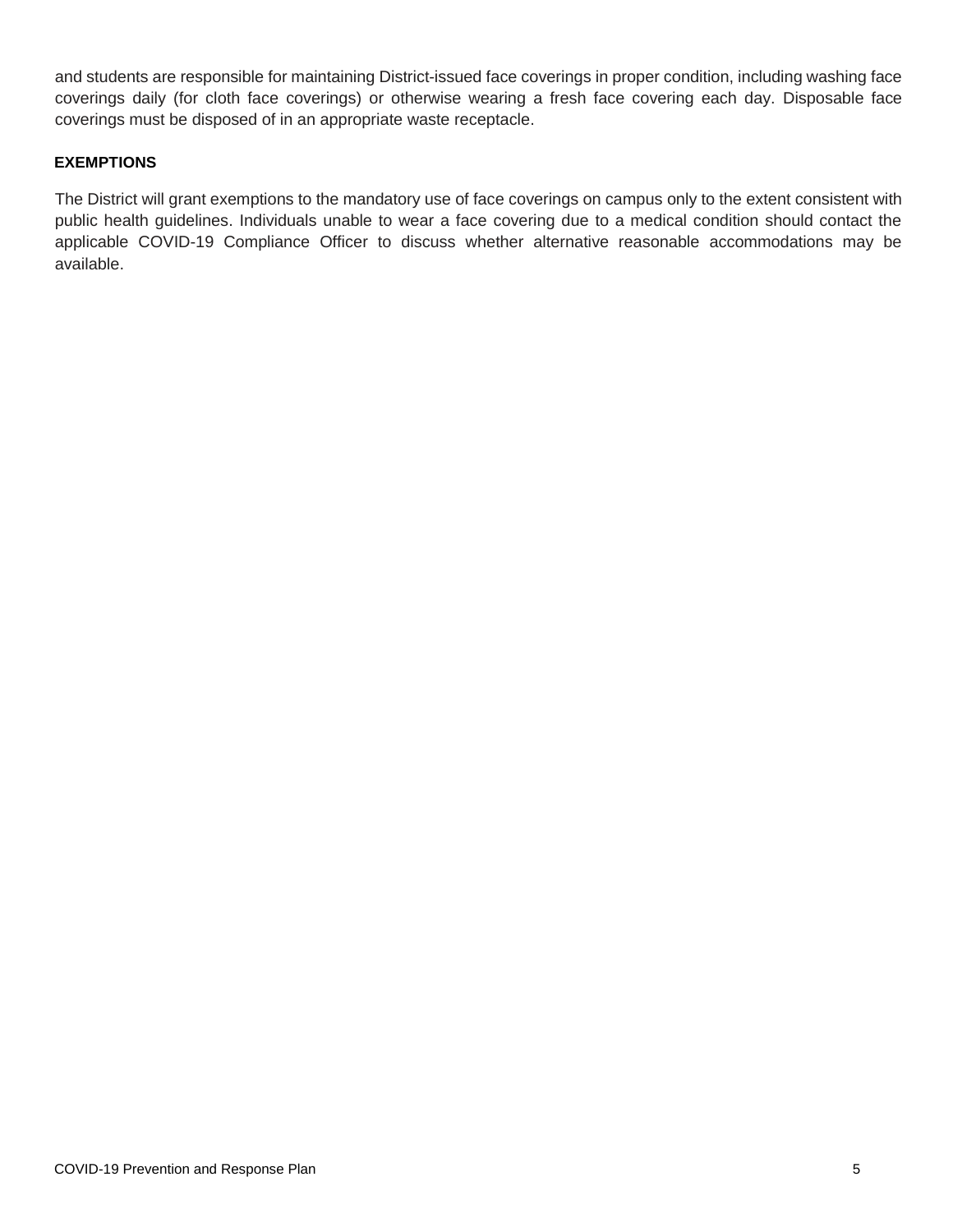**Pand Physical Distancing** 

Until further notice, the District will limit the number of people on District campuses at any given time. Most campus functions, courses, instructional support, and student services will be delivered online or through a hybrid of in-person and remote instruction or operation until such time as it is deemed appropriate to resume offering those functions from the District campuses. The District will evaluate the feasibility of remote work options for all District employees consistent with operational needs. Employees will be informed of the availability of options for remote work by the District.

Instruction, student services, and employee work occurring at District facilities must provide physical distancing of at least six feet whenever feasible when people are occupying the same space. The District, in compliance with public health guidance, will ensure proper physical distancing measures in the configuration of classrooms, offices, and public spaces. Additional physical distancing protocols will include the following:

- All persons on campus are expected to observe six- foot distancing for seating areas, classroom workspaces, lobbies, and other common areas.
- At all times when eating or drinking, employees must maintain a six-foot distance from others and should do so outdoors, if possible.
- All persons on campus must observe mandatory use of face coverings (or higher-level protective equipment as appropriate) even when physical distancing can be maintained.
- The District has made physical adjustments (e.g., Plexiglas or other barriers) to all public-facing workspaces where physical distancing measures cannot be observed.
- The District has instituted limitations on the duration of activities and the number of participants involved. Until further notice, in-person meetings are strongly discouraged in favor of virtual meetings. If in-person meetings are deemed essential by the District, such meetings must be limited to 10 or fewer in-person participants and all participants must wear face coverings. Such meetings will be held in rooms large enough to maintain physical distancing protocols (e.g., lecture halls).
- Employees should use audio and/or video conferencing tools for meetings where appropriate. The District has made Zoom, a web conferencing application, available to all employees.
- The District has adopted alternating and staggered work shifts and class schedules to reduce the number of employees and students in offices and common areas.
- Handshakes, hugs, and other forms of physical greetings are prohibited.
- Classroom occupancy will be limited to ensure a sixfoot distance can be maintained at all practicable times. In-person classes will be held outdoors whenever possible. Outdoor classroom occupancy is limited to max. of 50% of total occupancy for space.
- Where feasible, the District has modified traffic flow: lobbies have designated entrance-only and exit-only doorways; and spacing markers and circulation-flow markers have been placed on floors in high traffic and common use areas.
- Elevator capacity is limited to the number of people that can be accommodated while maintaining a sixfoot physical distance between riders; during peak building entry and exit times this number can be adjusted up to a maximum of four riders. Face coverings must be worn at all times while on elevators, even if the rider is alone.
- Physical distancing shall be maintained in restrooms and signs will be posted advising users that there shall be no more than two (2) persons within the restroom at any one time.
- Except as specifically authorized for work, instructional activities, or Civic Center use, individuals are prohibited from congregating in groups on District campuses.
- The use of District facilities by pre-approved external users must adhere to CDPH physical distancing guidelines. Privileges to utilize the District's facilities may be revoked for non-compliance.
- Carpooling with persons from other households is discouraged.
- On-campus transport vehicles must be limited such that all riders are able to maintain a six-foot distance.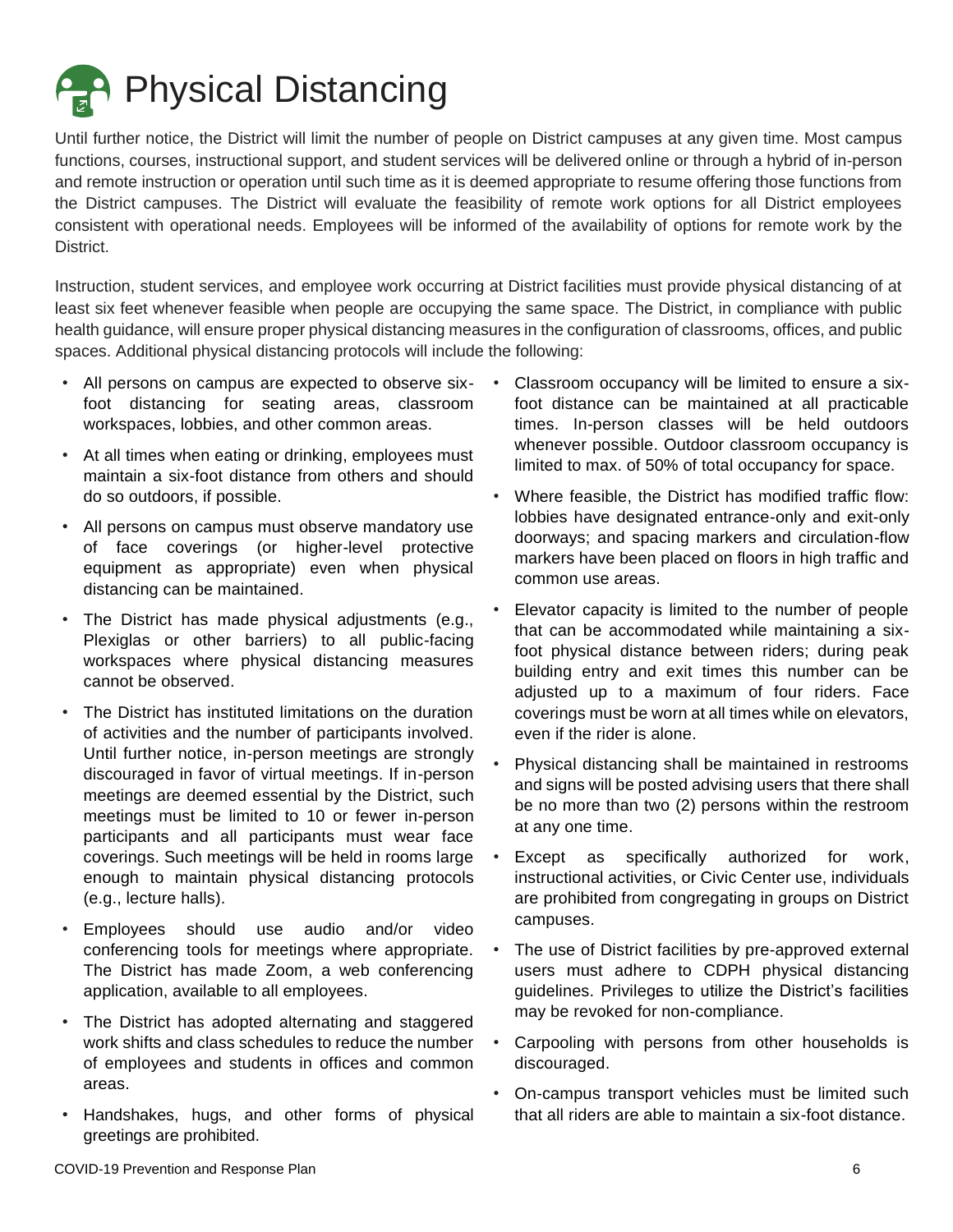## Disinfection, Cleaning, and Hygiene

The District complies with orders from the [SBCPHD,](https://countyofsb.org/uploadedFiles/phd/PROGRAMS/Disease_Control/Corona/HOO%202020-12.pdf) [CDC,](https://www.cdc.gov/coronavirus/2019-ncov/community/disinfecting-building-facility.html) and [OSHA](https://www.osha.gov/SLTC/covid-19/controlprevention.html) relating to disinfection, cleaning, and hygiene on District campuses. The District has instituted procedures to evaluate, identify, and remediate COVID-19 hazards on an ongoing basis. As a part of these efforts, the District and individual members of the campus community are each obligated to separately perform certain cleaning and disinfection functions, which are detailed here:

#### **Cleaning and Disinfecting**

- The District has thoroughly disinfected all facilities per public health guidelines.
- Appropriate sanitation and enhanced cleaning of District's communal workspaces (but not personal workstations) will be routinely performed by the Facilities Department. Communal workspaces include objects frequently touched by multiple persons in common areas such as tables, doorknobs, light switches, countertops, handles, public desks, phones, keyboards, elevator switches and buttons, grab bars, and handrails. Appropriate deep cleaning and disinfection will occur in any space occupied by a person confirmed or presumed positive for COVID-19.
- The District will provide basic cleaning and sanitation supplies throughout the District's facilities to allow employees and students to clean their personal items (e.g., cell phones), learning spaces, workstations, and common use equipment (e.g., photocopy machines, fax machines, shredders) before and after routine use. The Facilities Department will distribute EPA-approved disinfectants and supplies as needed and users should follow the manufacturer's instructions for use. The District will provide time during the workday or class schedule so that all employees and students have an opportunity to clean and sanitize their own equipment.
- When sharing of materials or objects is necessary, persons using the materials or objects should take personal responsibility to clean them between use according to appropriate sanitizing protocols and using EPA-approved disinfectants.
- HVAC systems have been checked to allow optimal air flow throughout the buildings on campus and air filters have been replaced. Where feasible, windows and doors will be kept open for maximum air flow.
- Individuals must immediately dispose of garbage, food wrappers, beverages, etc., in trash receptacles after use.

#### **Hygiene**

- Avoid touching face, eyes, and mouth with hands.
- The District will provide personal workspace tools and supplies. Sharing of materials or objects (e.g., staplers, pens, coffee mugs, etc.) should be avoided.
- Shared food and beverages are not allowed in meetings and public spaces. This includes "potluck," bake sales, food giveaways (e.g., donut drop), and food provided at meetings.
- The District will provide hand sanitizing products throughout the campus(es) and at all building and stairway entrances.
- The District will post throughout the campuses signs and other communications to promote good hygiene and respiratory etiquette and remind employees, students, and visitors of expectations.
- Employees will be permitted frequent breaks to wash their hands.
- Campus restrooms will be open and adequate soap will be available.
- Individuals should cough into a tissue and then immediately dispose of the tissue in a nearby trash receptacle. If no tissues are available, individuals should cough into their elbow. Individuals should wash their hands or use hand sanitizer (≥60% alcohol) after coughing.
- Whenever feasible, the District will ensure that doors, light switches, trash cans, etc. are contactless (e.g., motion sensors).
- The District strongly recommends that employees and students receive the annual flu vaccine unless contraindicated by personal medical conditions.
- The District strongly recommends all persons receive the COVID-19 vaccine when it becomes available. Relevant information can be found [here.](https://publichealthsbc.org/vaccine/)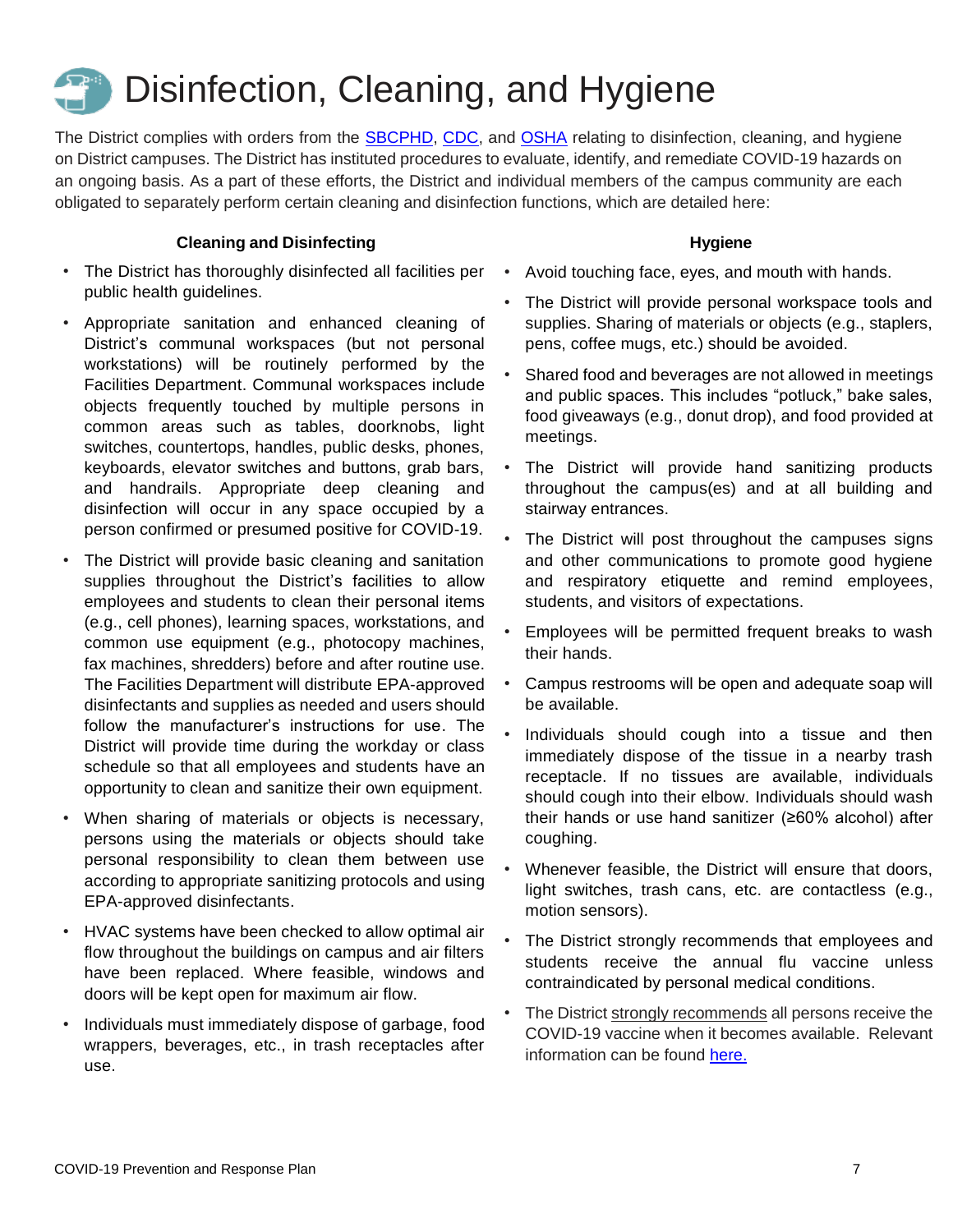COVID-19 Exposure Protocols

Individuals who experience COVID-19 symptoms, receive a positive COVID-19 test, receive a doctor's diagnosis of likely or presumed COVID-19, or have been in close contact (as defined on pg. 3) with a person who has received a positive COVID-19 test, must immediately notify the applicable COVID-19 Compliance Officers. Such persons should contact their healthcare provider immediately for further guidance and should not report to campus. Quarantined and isolated individuals should expect to be contacted by SBCPHD as well. Persons who have taken a COVID-19 test and are awaiting notification of the results may not report to campus unless otherwise instructed by a COVID-19 Compliance Officer.

While every situation needs to be analyzed on an individual basis, the following common scenarios outlined below describe employee, student, and District expectations (Note: the following guidelines may change for individuals who are fully vaccinated. Please contact the COVID-19 Compliance Officer for more details):

#### **Scenario 1- Confirmed Positive or Presumed Positive Case**

Individual tests positive for COVID-19 (i.e., confirmed positive) or has symptoms\* of COVID-19 and is seeking a diagnosis (i.e., presumed case), or has been diagnosed as having or likely having COVID-19 by a healthcare professional. \*See list of COVID-19 symptoms on p. 3.

- Individual must self-isolate\*\* and not report to campus;
- Individual must contact their healthcare provider for medical guidance and information about [free testing;](https://publichealthsbc.org/testing/)
- Individual must, as soon as practicable, notify the applicable COVID-19 Compliance Officer;
- The COVID-19 Compliance Officer will contact Individual to conduct a confidential interview to allow for proper tracing and notifications, or, where appropriate, will alert public health officials for purposes of contact tracing (see Campus Exposure and Contact Tracing, p. 13-14); and
- Individual must contact their supervisor (employee) or faculty (student) and advise of absence from campus. Individual need not disclose a COVID-19 status to faculty or supervisors, provided that Individual has discussed the circumstances of the absence with the COVID-19 Compliance Officer.

|                                                                                                          | mon | τue | wea |    |    | saτ | sun |  |
|----------------------------------------------------------------------------------------------------------|-----|-----|-----|----|----|-----|-----|--|
|                                                                                                          |     |     |     | 2  | 3  |     | 5   |  |
|                                                                                                          | 6   |     | 8   | 9  | 10 | 11  | 12) |  |
|                                                                                                          | 13  | 14  | 15  | 16 | 17 | 18  | 19  |  |
|                                                                                                          | 20  | 21  | 22  | 23 | 24 | 25  | 26  |  |
|                                                                                                          | 27  | 28  | 29  | 30 | 31 |     |     |  |
| = date of symptom onset<br>= isolation period<br>= allowed to return to campus<br>or first positive test |     |     |     |    |    |     |     |  |

#### **Next Steps: When Can Individual Return to Campus?**

- The applicable COVID-19 Compliance Officer will provide Individual with return to campus information. Generally, an individual with a confirmed or presumed case of COVID-19 may return to campus only after:
	- (i) Ten (10) days have passed since (1) the beginning of any symptoms, or (2) since first positive test if no symptoms developed; **AND**
	- (ii) At least 24 hours have passed with no fever without the use of any fever-reducing medicines (e.g., aspirin, acetaminophen, or ibuprofen); **AND**
	- (iii) Improved respiratory symptoms.
	- (iv) **OR:** Obtain doctors' certification that symptoms presented are not attributable to COVID-19 and Individual is not infectious.

\*\* "**Self-isolation**" and "**self-quarantine**" are different public health concepts with different resulting physical distancing requirements.

**Isolation** separates sick people from others and ends when the sick person is no longer contagious.

**Quarantine** separates those who were exposed to a contagious disease to see if they become sick and ends when the exposed individual is no longer likely to develop symptoms.

COVID-19 Prevention and Response Plan 8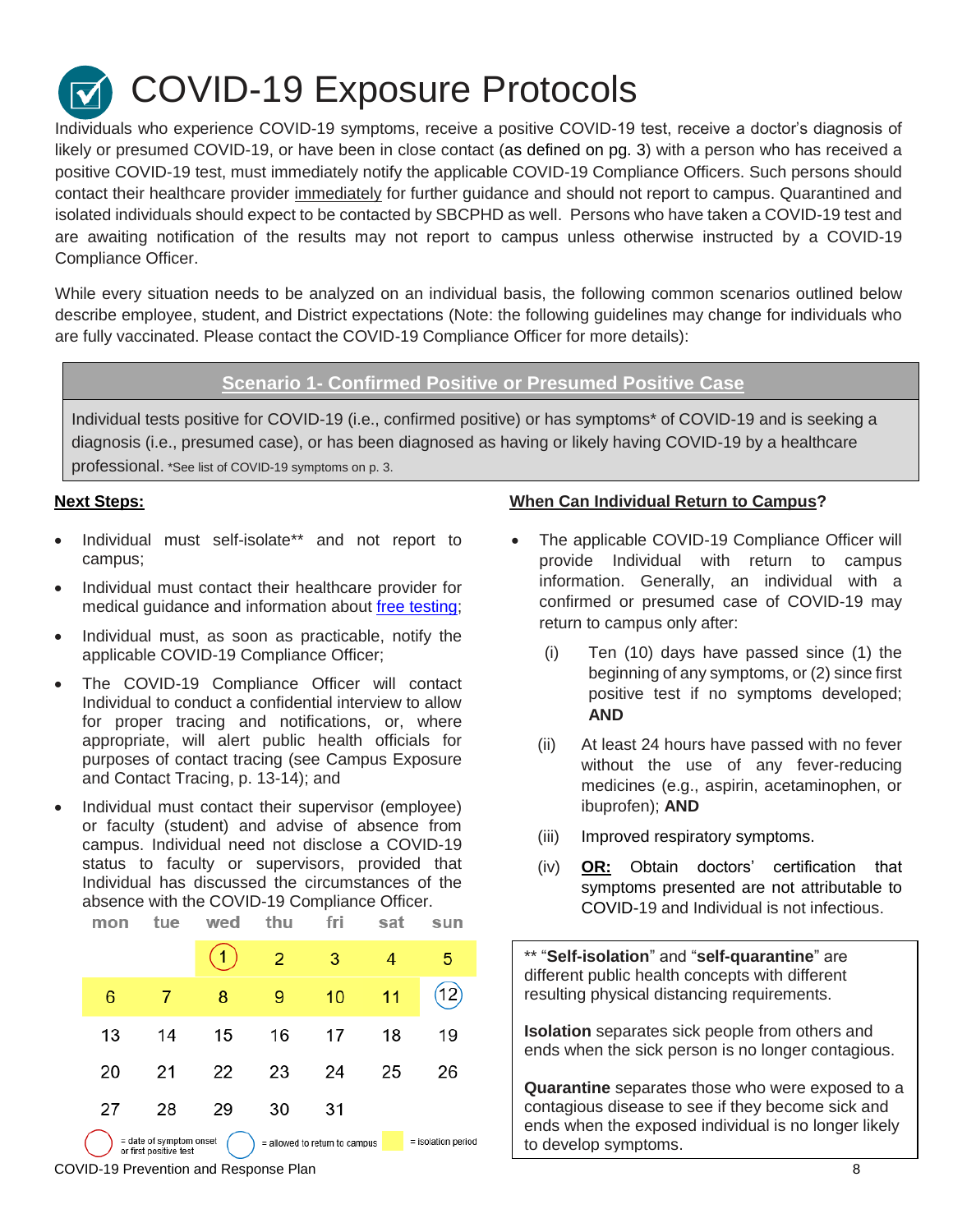### **Scenario 2 – Close Contact within 48 Hours of Positive or Presumed Case**

Individual sees Paula at a family gathering. Paula goes to get tested in the days after the gathering and the test comes back positive for COVID-19 (i.e., confirmed positive) or Paula develops COVID-19 symptoms the day after the gathering (e.g., presumed positive). Because Individual was in close contact with Paula within 48 hours of when Paula developed symptoms or got tested, Individual is now a close contact and must quarantine. (NOTE: If Individual's close contact with Paula was more than 48 hours before Paula developed symptoms or tested positive, Individual does not need to self-quarantine.)

- Individual must not report to campus, must self-monitor for symptoms, and must contact their healthcare provider for medical guidance and information about [free testing;](https://publichealthsbc.org/testing/)
- Individual must as soon as practicable notify the applicable COVID-19 Compliance Officer;
- Individual must self-quarantine for 10 days from the most recent date of exposure to the confirmed or presumed case of COVID-19;
- The COVID-19 Compliance Officer will contact the affected individual to conduct a confidential interview to allow for proper tracing and notifications, or, where appropriate, will alert public health officials for purposes of contact tracing (see Campus Exposure and Contact Tracing, p. 13-14); and
- Individual must contact their supervisor (employee) or faculty (student) and advise of absence from campus. Individual need not disclose COVID-19 status to faculty/supervisor, provided Individual has discussed circumstances surrounding absence with the COVID-19 Compliance Officer.

#### **Next Steps: When Can Individual Return to Campus?**

- The applicable COVID-19 Compliance Officer will provide Individual with return to campus information to the Individual.
- If symptoms develop or Individual tests positive, Individual should follow the above guidance for confirmed positive cases (see Scenario 1).
- If no symptoms develop and there is no positive test, Individual may return to campus after the 10-day selfquarantine ends.
- Receiving a negative COVID-19 test result does **NOT** reduce the quarantine period.

|                                                                                        | mon | tue | wed | thu | fri | sat | sun |
|----------------------------------------------------------------------------------------|-----|-----|-----|-----|-----|-----|-----|
|                                                                                        |     |     |     | 2   | 3   |     | 5   |
|                                                                                        | 6   | 7   | 8   | 9   | 10  | 11  | 12) |
|                                                                                        | 13  | 14  | 15  | 16  | 17  | 18  | 19  |
|                                                                                        | 20  | 21  | 22  | 23  | 24  | 25  | 26  |
|                                                                                        | 27  | 28  | 29  | 30  | 31  |     |     |
| = date of last close contact<br>= allowed to return to campus<br>$=$ quarantine period |     |     |     |     |     |     |     |

#### **Scenario 3 – Third Degree Contact of Someone with COVID-19 (With No Symptoms)**

Individual has close contact with Jasper. Jasper previously had close contact with Charlie. It is later learned that Charlie had a confirmed or presumed case of COVID-19 when they saw Jasper. Jasper is directed to self-quarantine; however, Jasper is not experiencing any symptoms and has not tested positive for COVID-19. Individual is only considered a contact of a close contact (i.e., third degree contract) and does not need to self-isolate or self-quarantine.

 Individual must self-monitor for symptoms, follow safety and health guidelines, and report to the applicable COVID-19 Compliance Officer at the onset of any symptoms.

#### **Next Steps: When Can Individual Return to Campus**

• Individual may continue activities on campus.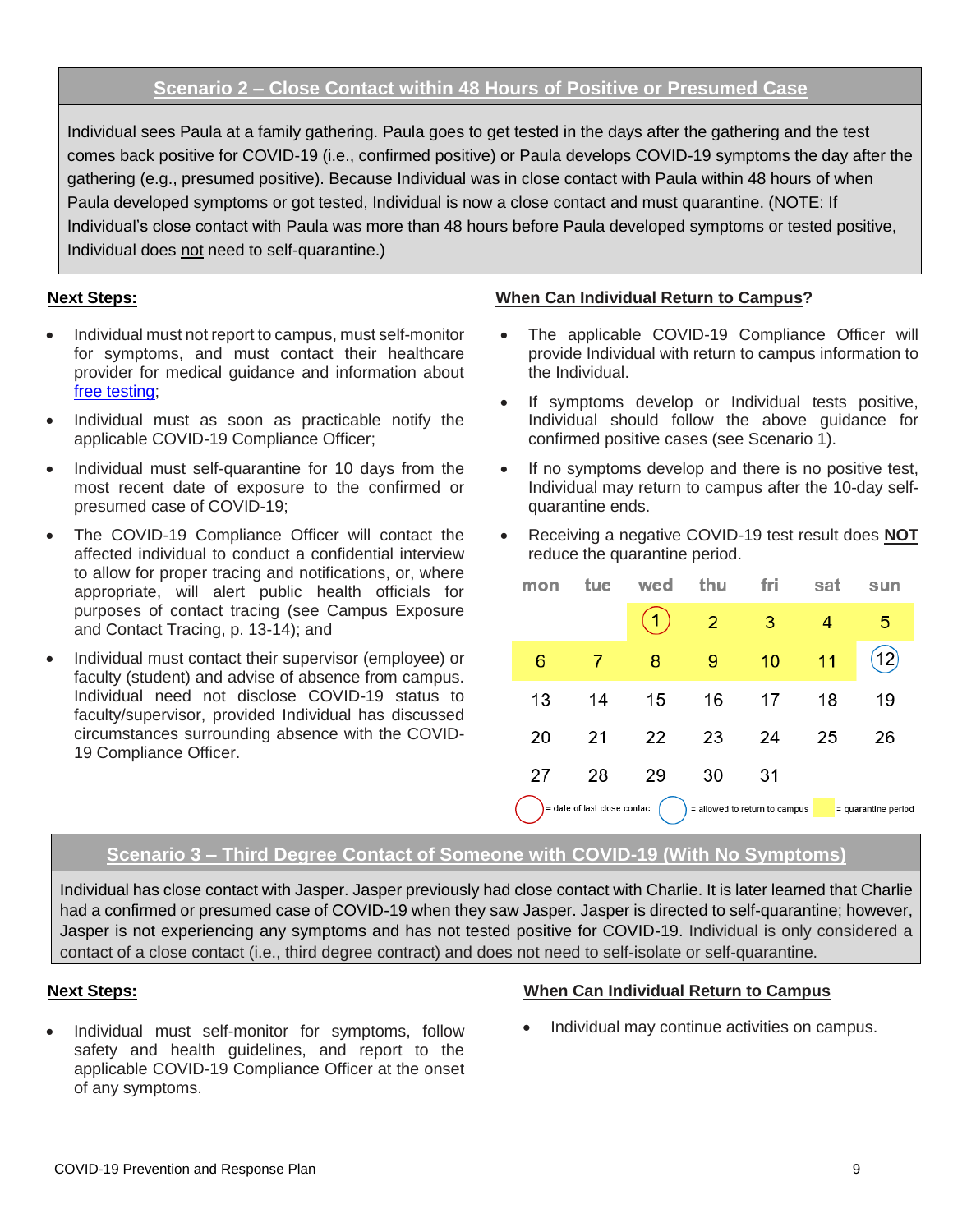### **Scenario 4 – While Already Under Quarantine Individual Has Additional Close Contact with Someone Who Has COVID-19**

Individual lives with Alex. Alex has a confirmed or presumed case of COVID-19 and begins self-isolation. Individual must begin self-quarantine. A few days after Alex gets sick, a different family member in the household, Cody, also gets sick and receives a diagnosis of confirmed or presumed COVID-19 and begins self-isolation. Alex and Cody recover and leave self-isolation ten days after they each developed symptoms. As of the time Alex and Cody leave self-isolation, Individual does not have any symptoms and does not test positive.

- Individual must continue to self-quarantine and not report to campus, must self-monitor for symptoms, and must contact their healthcare provider for medical guidance and information about [free](https://publichealthsbc.org/testing/)  [testing;](https://publichealthsbc.org/testing/)
- Individual must as soon as practicable notify the applicable COVID-19 Compliance Officer;
- Individual must start self-quarantine for 10 days from the first exposure (e.g., Alex) and must restart quarantine for any later exposure to a confirmed or presumed case of COVID-19 (e.g., Cody);
- The COVID-19 Compliance Officer will contact Individual to conduct a confidential interview to allow for proper tracing and notifications, or, where appropriate, will alert public health officials for purposes of contact tracing (see Campus Exposure and Contact Tracing, p. 13-14); and
- Individual must contact their supervisor (employee) or faculty (student) and advise of absence from campus. Individual need not disclose COVID-19 status to faculty/supervisor, provided Individual has discussed circumstances surrounding absence with the COVID-19 Compliance Officer.

#### **Next Steps: When Can Individual Return to Campus?**

- The applicable COVID-19 Compliance Officer will provide Individual with return to campus information to the Individual.
- Individual will need to restart quarantine period from the last day Individual had close contact within anyone in the household who has COVID-19 (i.e., Cody), even if Individual does not develop symptoms.
- If symptoms develop or Individual tests positive, Individual should follow the above guidance for confirmed positive cases (see Scenario 1).
- If no symptoms develop and there is no positive test, Individual may return to campus after the 10 day self-quarantine period ends, which period was restarted based on the new family member (i.e., Cody) testing positive of developing symptoms.
- Receiving a negative COVID-19 test result does **NOT** reduce the quarantine period.

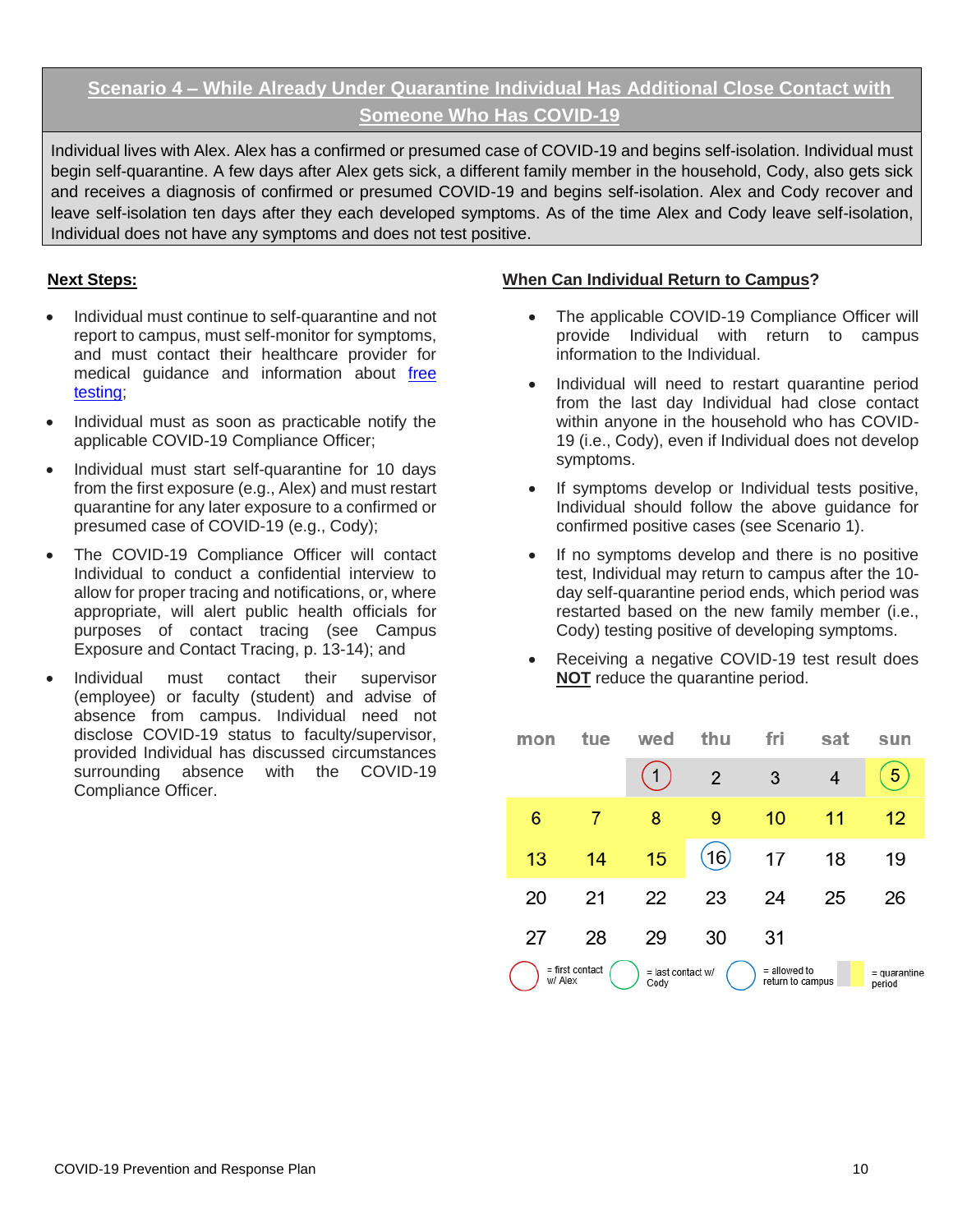#### **Scenario 5 – Exposure on Campus without Adherence to Protocols**

Individual is a student with the District and attends in-person classes as a part of his studies due to degree requirements. Individual woke up Wednesday morning and did not feel well but decided to ignore his symptoms during the screening process and attended class that afternoon anyway because of an important assignment. Individual arrived on campus early and chatted with his friends from class for twenty minutes while waiting, even though he had forgotten his face covering at home. Individual's instructor had extra face coverings that day, so Individual was allowed to participate in the class after putting one on. Individual participated with his lab partner in a hands-on assignment, but he and his lab partner did not sanitize their hands before working together. Wednesday night, Individual's symptoms worsened and he developed a severe cough and fever. Individual informed the District and it began contact tracing operations. By Saturday, Individual's four friends that he/she spoke to before class and his/her lab partner have developed symptoms and reported them to the District.

- The District will review Individual's time on campus, the arrangement of his classroom, whether protocols were followed to diminish potential spread of the virus, and any activities performed to determine who may have been a close contact;
- Due to Individual coming to campus while symptomatic and ignoring protocols, as well as the number of infections likely to have originated with Individual, the District made the difficult decision to advise all students in Individual's class to selfquarantine. Those who developed symptoms were advised to self-isolate and discuss medical treatment with their healthcare provider. The District's decision to suspend the class was due in part to an inability to reasonably determine who may have been a close contact of Individual as a result of his nonobservance of the District's protocols;
- Since Individual was not wearing a facial covering and was also contaminating surfaces, the District had to close Individual's classroom for deep cleaning and sanitization, affecting other classes as well;
- The District contacted public health authorities who advised the District that Individual's course would have to be suspended pending completion of selfquarantine periods for impacted students;
- Review Scenario 1 for details on Individual's next steps after experiencing symptoms; and

#### **Next Steps: When Will Individual's Course Resume?**

- The applicable COVID-19 Compliance Officer will provide return to campus information for impacted students.
- Regarding the resumption of Individual's class, determinations will be made on a case-by-case basis as to when or if the course can resume. The District may elect to add unscheduled classroom time during the semester to replace lost time, allow the course to move forward after the quarantine period without change, extend the semester by the missed time, or cancel the course entirely if circumstances dictate. The District will endeavor to ensure students are able to complete coursework to the extent permissible under health guidelines and degree requirements.
- Individual may face additional consequences for failing to adhere to the District's protocols and endangering the health of his classmates.
- For return to campus information for Individual, review Scenario 1.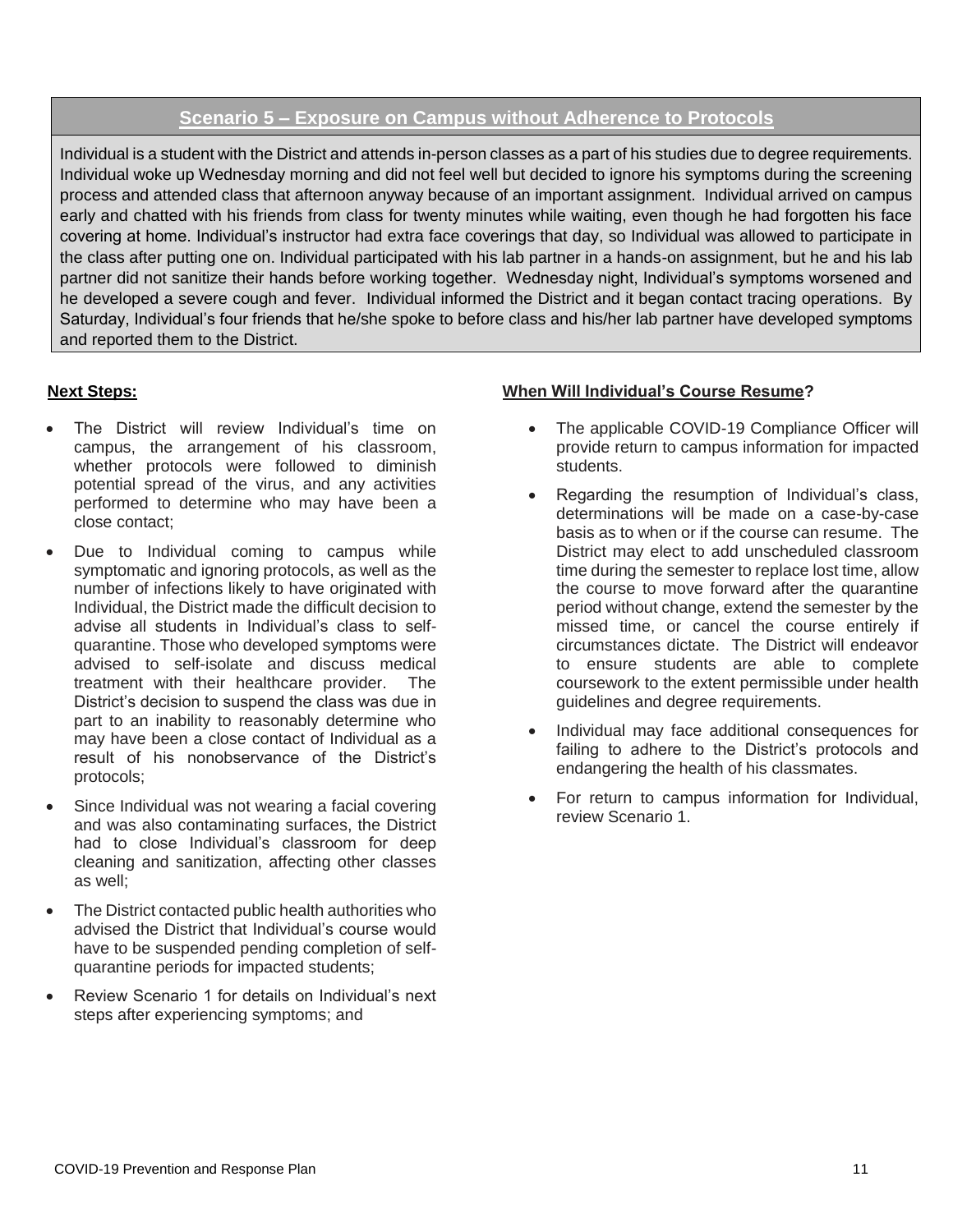#### **Scenario 6 – Exposure on Campus with Adherence to Protocols**

Jane is a student with the District and attends in-person classes as a part of her studies due to degree requirements. Jane attended class on Monday after certifying that she had no symptoms. Jane arrived on campus for class, proceeded immediately to her classroom, wore her face covering throughout, maintained physical distancing at all times, and left campus without socializing with other students. On Tuesday, Jane develops symptoms and receives a COVID-19 test, which comes back positive. Jane immediately notifies the District of her symptoms and positive test. Individual is a classmate of Jane's during her Monday morning course and Jane's partner during mandated cooperative class activities. After reporting her symptoms and test result, Jane self-isolates at home and identifies Individual to the District as a close contact from Monday's class. No further infections are discovered during the District's contact tracing and monitoring process.

- The District will review Jane's time on campus, the arrangement of her classroom, and any activities performed to determine who may have been a close contact;
- As a close contact of Jane's due to being partnered in class, Individual must self-quarantine and not report to campus, must self-monitor for symptoms, and must contact their healthcare provider for medical guidance and information about [free](https://covid19.lacounty.gov/testing/)  [testing;](https://covid19.lacounty.gov/testing/)
- Individual must start self-quarantine for 10 days from the exposure during Monday's class;
- Since Jane followed the District's protocols, no other students but Individual are determined to be close contacts and Jane's Monday class continues to meet due to the unlikelihood that further infections occur; and
- Individual must contact their supervisor (employee) or faculty (student) and advise of absence from campus. Individual need not disclose COVID-19 status to faculty/supervisor, provided Individual has discussed circumstances surrounding absence with the COVID-19 Compliance Officer.

#### **Next Steps: When Can Individual Return to Campus?**

- The applicable COVID-19 Compliance Officer will provide return to campus information.
- If symptoms develop or Individual tests positive, Individual should follow the above guidance for confirmed positive cases (see Scenario 1).
- If no symptoms develop and there is no positive test, Individual may return to campus after the 10 day self-quarantine period ends.
- Receiving a negative COVID-19 test result does **NOT** reduce the self-quarantine period.
- If further infections occur in Jane's classmates, the District will consult with public health authorities and may suspend in-person activities for her Monday class.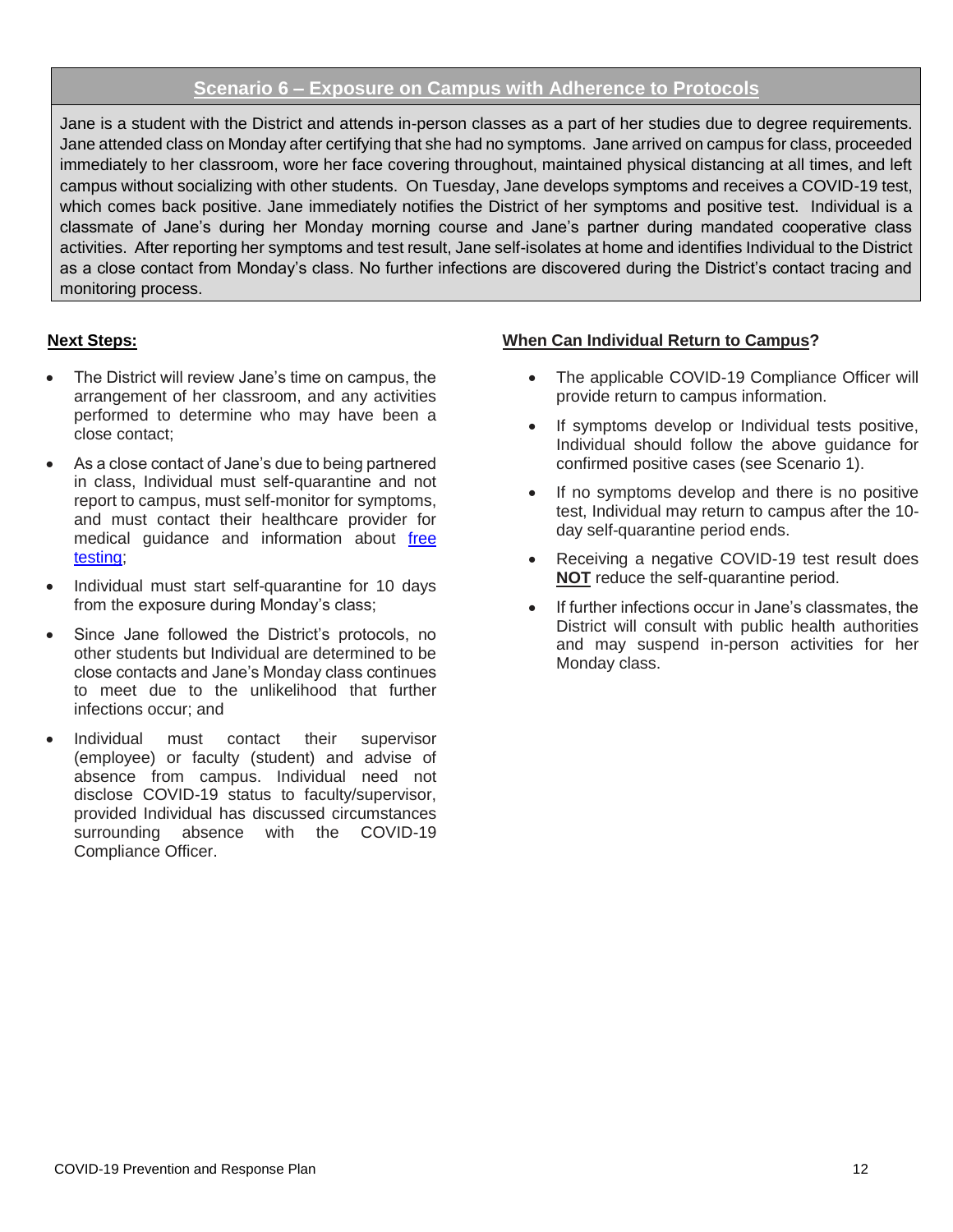

Consistent with the CDPH's [COVID-19 Industry Guidance: Institutes of Higher Education,](https://files.covid19.ca.gov/pdf/guidance-higher-education--en.pdf) adopted by the SBCPHD, the District has developed contact tracing protocols to track possible infection spread and notify impacted campus community members and, where required, local public health authorities. Persons responsible for the management and oversight of the contact tracing protocols will be fully trained.

#### **NOTIFICATION AND INVESTIGATION PROCESS**

**Persons with a confirmed or presumed case of COVID-19 must notify the applicable COVID-19 Compliance Officer immediately (see COVID-19 Exposure Protocols, p. 8-12) so that the District can ensure proper cleaning, disinfection, and contact tracing.** Such persons should leave campus immediately or wait in a designated containment area until transportation can be arranged. The District's COVID-19 Compliance Officer will interview the affected individual to identify all persons with whom the affected individual has had "close contact" (defined on pg. 2), and all areas used by the affected individual(s). The applicable COVID-19 Compliance Officer will provide all exposed individuals with instructions as to when such persons will be permitted to return to campus. The District will determine whether additional notification is needed to inform the wider campus community about the exposure and precautions being taken. The District will generally not advise the wider campus community of an isolated instance of a COVID-19 diagnosis (unless such persons are close contacts) unless it is deemed necessary for community health and safety. For instance, if three (3) or more cases are reported in the same class in a three-day period, the entire class will be required to quarantine or isolate, as applicable, and class instruction will move online.

The District, or public health officials, as appropriate, will within one (1) business day promptly notify campus community members with close, prolonged contact to the confirmed or presumed case of COVID-19 of potential exposure via email or telephone call using last known contact information. Employees and students must provide the most up-todate contact information to ensure prompt communication. Personal contact information can be updated in Pipeline. The District will advise impacted campus community members of their obligations for self-isolation (i.e., separation of sick individuals from others) or self-quarantine (i.e., separation and restriction of movement of persons who were exposed to COVID-19 to see if they become sick). The District will make all efforts to keep the identity and testing status of each person confidential. While persons may be able to ascertain the identity of affected individuals by virtue of their absence from campus or other information learned during the interview process, the District will not disclose a positive COVID-19 diagnosis to other campus community members or to the public.

#### **TESTING FOR OUTBREAKS AND MAJOR OUTBREAKS**

In the event of an "outbreak," defined as three (3) or more positive COVID-19 cases within a 14-day period within the same worksite, or a "major outbreak," defined as twenty (20) or more COVID-19 cases in a workplace within a 30-day period, the District will comply with all workplace testing requirements. Generally, in the event of an outbreak, all employees physically present in the exposed workplace will be tested immediately and then again one week later. In the event of a major outbreak, testing will be performed twice a week until the risk is abated, unless more frequent testing is required by CDPH or SBCPHD. For employees, all testing will be performed during working hours and at no cost. Contact a COVID-19 Officer for further details.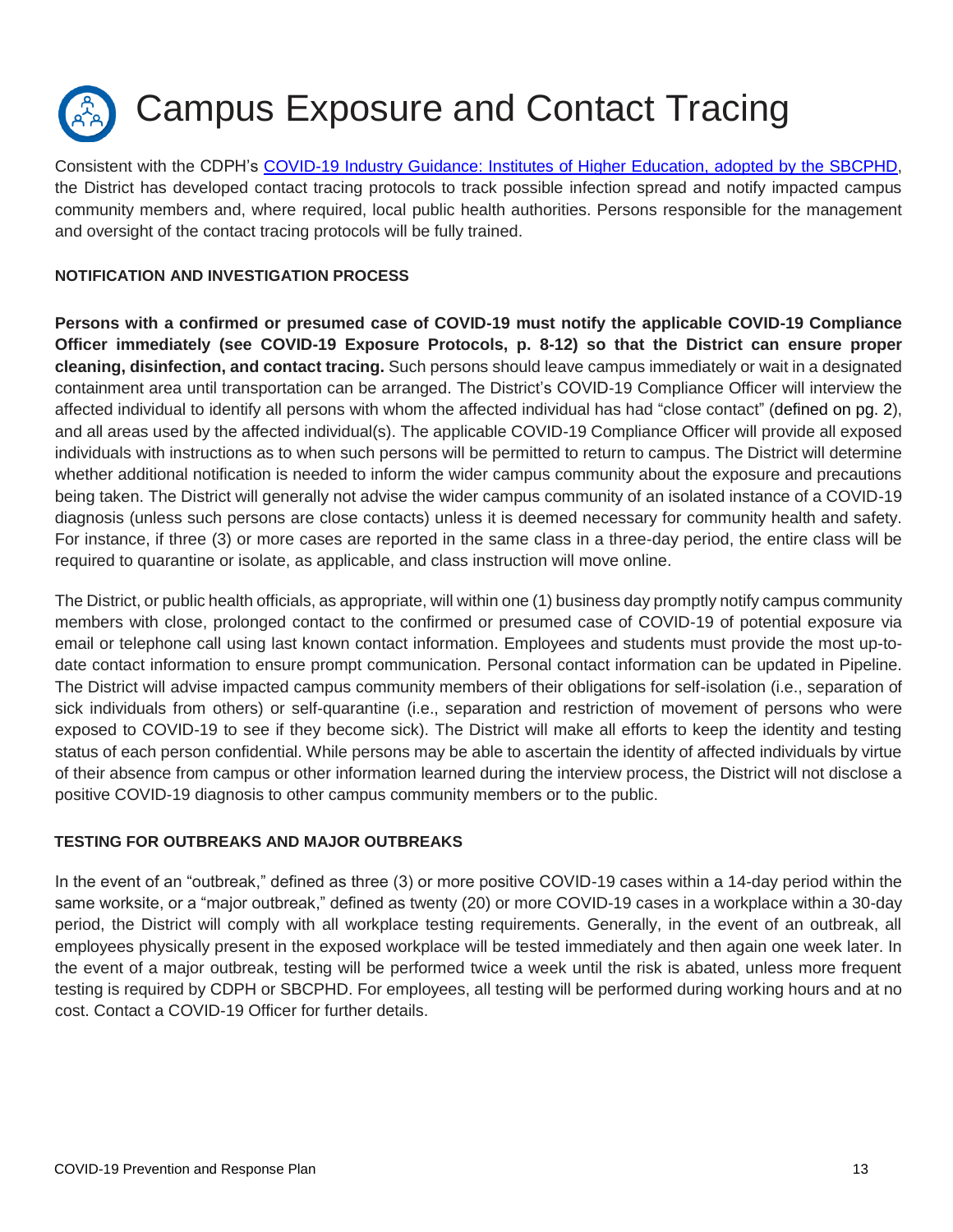#### **IDENTIFICATION, DISINFECTION, AND REMEDIATION**

The District will clean and disinfect the impacted areas and, if necessary, the rest of the facility in accordance with SBCPHD cleaning and disinfecting quidelines.

The District will continue to monitor and investigate ways to reduce exposure, including, as applicable, moving tasks outside if possible, improving air filtration and air supply (through the use of Minimum Efficiency Reporting Value (MERV) 13 or higher efficiency filters), and other applicable engineering or administrative controls. The District will conduct periodic inspections of all workplaces and classrooms and will identify unhealthy conditions, work practices, or work procedures, and will keep confidential notes and records regarding all work-related COVID-19 exposures and cases to identify and address any potential areas of risk. The District will notify and work in conjunction with government authorities as required by law.

The District will notify SBCPHD of each case established by a positive test result and will follow all directives. The District will make all determinations about the cessation of in-person instruction consistent with SBCPHD directives.

#### **AVAILABLE RESOURCES**

The District will work with employees to identify available community services and resources, as well as leave of absence and paid leave entitlements, including, where appropriate, the availability of workers' compensation benefits or state disability insurance. Employees who are unable to work due to a work-related exposure will be eligible to maintain earnings, seniority, and all other employee rights and benefits to the maximum extent provided by law. The District will work with students to identify available community services and resources, and will provide options for remote online education, including asynchronous delivery to accommodate ill or quarantined students, as well as those with technology or travel constraints.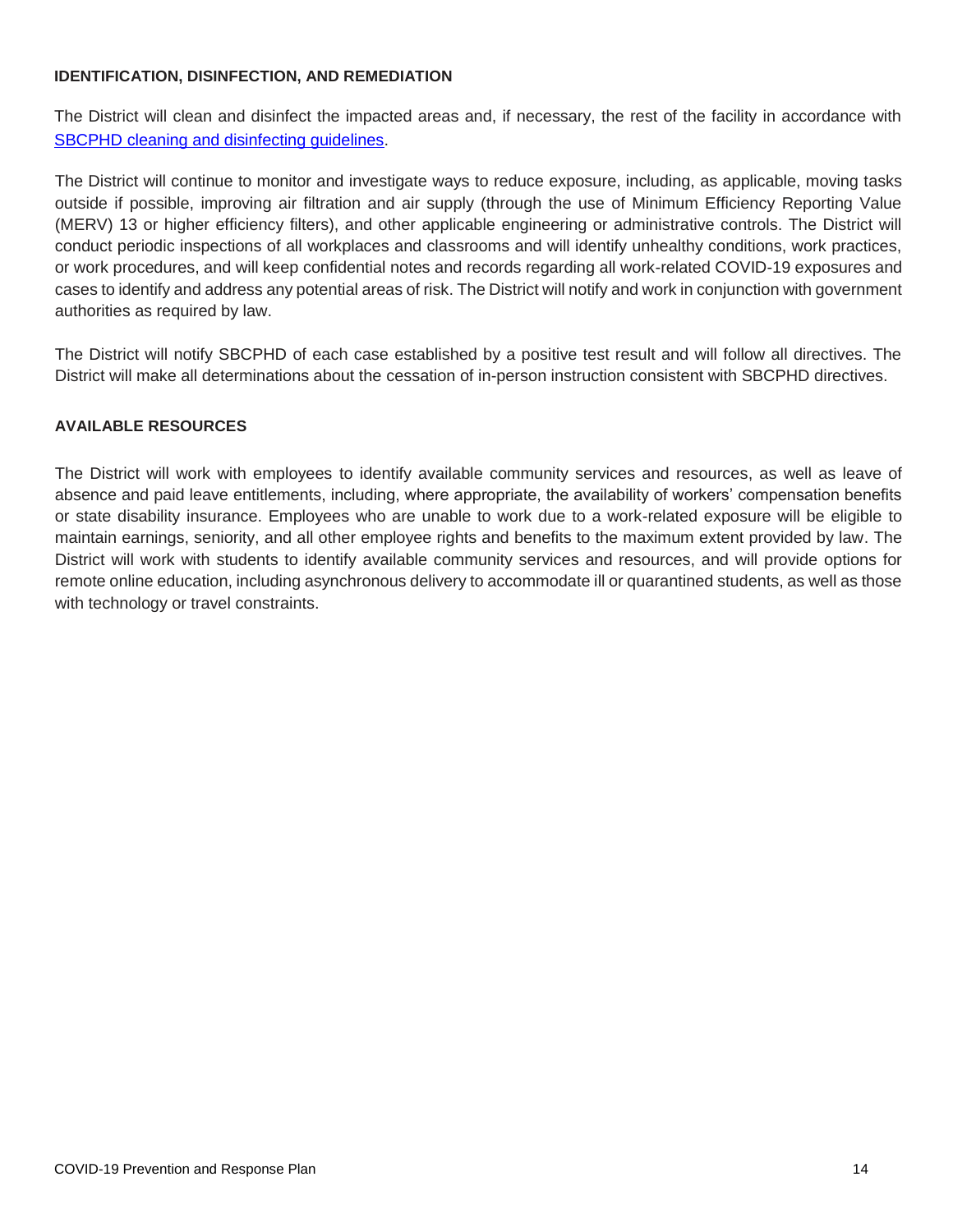

Prior to the initial entry to campus, the District will provide [online training](https://www.sbcc.edu/hr/training.php) to employees via Keenan Safe Colleges and to students via Canvas to ensure they understand the risks of COVID-19 and precautions against infection (including proper respiratory etiquette, hand hygiene, use of face coverings, etc.). Employees will receive an email containing a link with the appropriate training materials. **This training is strongly recommended for employees.** The District will also make available via the District's [COVID-19 website](https://www.sbcc.edu/newsandevents/covid-19/) the procedures and guidelines related to the pandemic.

All persons responsible for implementation of any of the District's COVID-19 safety protocols will receive additional training prior to commencement of their duties.



The District, in consultation with advice from qualified experts, has modified office spaces, classrooms, and public spaces to achieve physical distancing of at least six-feet to mitigate against the spread of COVID-19. Where further adjustments are deemed necessary, the District must approve any physical relocation of employees' workspaces; moving of furniture, large office equipment, or requesting technology resources which require installation support from the IT Department; or significant physical adjustments to workspaces (e.g., Plexiglas or other barriers).



# Availability of Facilities and Services

The District has not re-opened all District facilities per guidance from public health officials and upon the advice of qualified experts. Some District facilities have re-opened, but only with limited access and services available.

# Reasonable Accommodations

The District will engage in an interactive process and consider reasonable accommodations for employees and students.

- Vulnerable employees who are categorized as being at higher risk of COVID-19 infection and complications (those above age 65, those who are pregnant, and those with documented chronic health conditions) should discuss any concerns with their healthcare provider.
- The District will consider requests for accommodation based on high risk status for COVID-19 infection, cohabitation with a high-risk individual, or COVID-19 related childcare issues. Such decisions will be made on a case-by-case basis after consideration of all relevant factors.

The District will consider requests for accommodation consistent with applicable law and operational need. Contact the applicable COVID-19 Compliance Officer for details.



On-campus food and beverage venues are closed until further notice. (Note: as of the effective date of this Plan, vending machines are the only food service options available.) All persons are encouraged to limit their time on campus and therefore, where feasible, employees and students should eat off-campus before or after their campus visit. Employees and students will be notified if additional food service options will be made available on campus during the Winter/Spring 2021 semester.

COVID-19 Prevention and Response Plan 15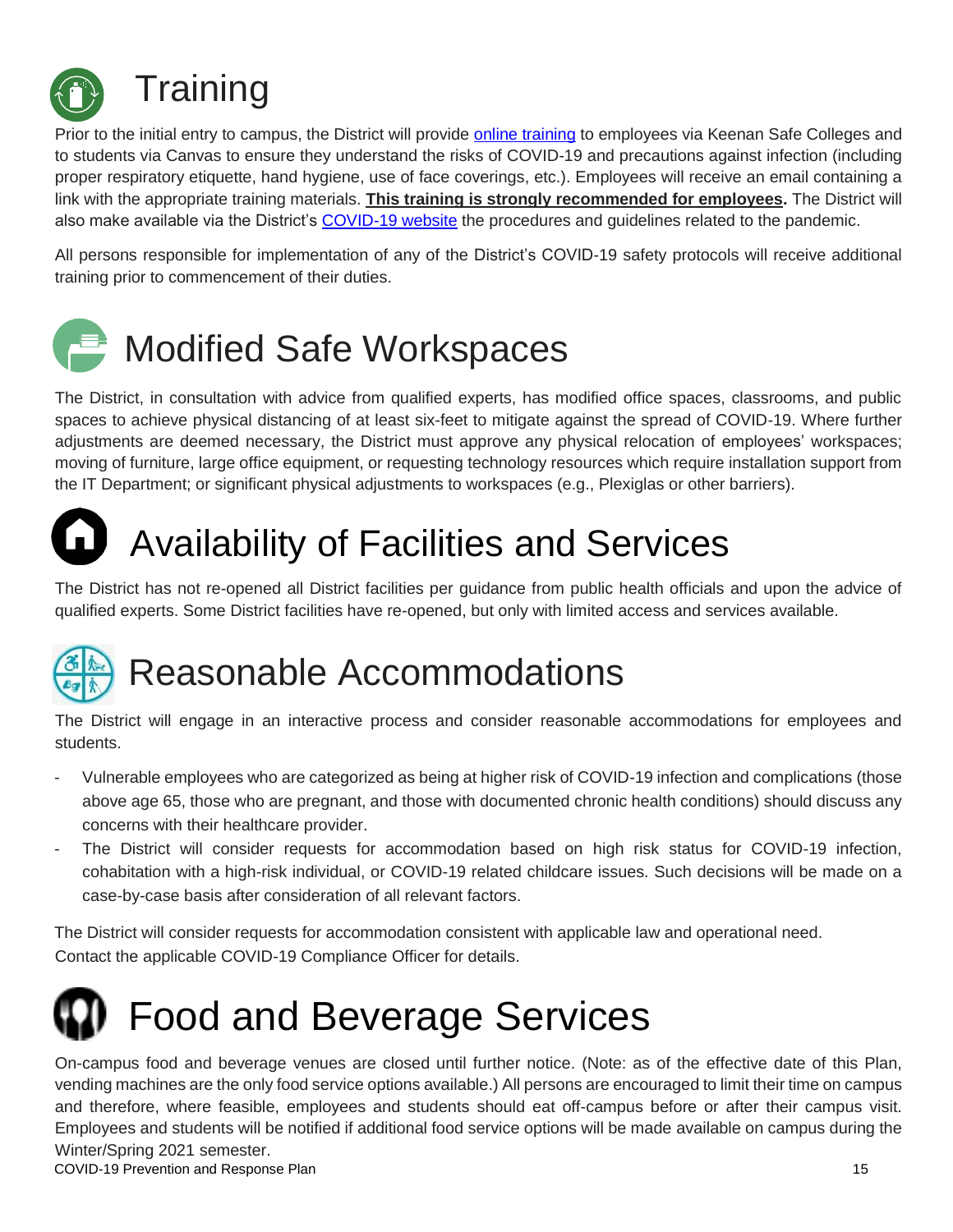| <b>Federal</b>                                                                                                                                                                                                                                                                             | Local                                                                                                                                                                                                                                                                                               |  |  |  |
|--------------------------------------------------------------------------------------------------------------------------------------------------------------------------------------------------------------------------------------------------------------------------------------------|-----------------------------------------------------------------------------------------------------------------------------------------------------------------------------------------------------------------------------------------------------------------------------------------------------|--|--|--|
| <b>Centers for Disease Control and</b>                                                                                                                                                                                                                                                     | <b>Santa Barbara County Public</b>                                                                                                                                                                                                                                                                  |  |  |  |
| <b>Prevention (CDC)</b>                                                                                                                                                                                                                                                                    | <b>Health Department (SBCPHD)</b>                                                                                                                                                                                                                                                                   |  |  |  |
| <b>COVID-19 Symptoms Explanation</b>                                                                                                                                                                                                                                                       | <b>COVID-19 Information Home Page</b>                                                                                                                                                                                                                                                               |  |  |  |
| <b>COVID-19 Infection Prevention Steps</b>                                                                                                                                                                                                                                                 | <b>Prevention Guidelines for Individuals</b>                                                                                                                                                                                                                                                        |  |  |  |
| <b>Social Distancing Guidelines</b>                                                                                                                                                                                                                                                        | <b>Stay At Home Order</b>                                                                                                                                                                                                                                                                           |  |  |  |
| <b>Wearing Face Coverings (Masks)</b>                                                                                                                                                                                                                                                      | <b>Social Distancing Guidance</b>                                                                                                                                                                                                                                                                   |  |  |  |
| <b>Advice for Higher Risk Individuals</b>                                                                                                                                                                                                                                                  | $\bullet$                                                                                                                                                                                                                                                                                           |  |  |  |
| <b>Explanation of COVID-19 Testing</b>                                                                                                                                                                                                                                                     | <b>Guidance for Wearing Face Coverings</b>                                                                                                                                                                                                                                                          |  |  |  |
| Quarantine Instructions After Exposure to<br>COVID-19<br>Isolation Instructions After Positive Test or<br>Symptoms<br><b>Guidance for Colleges and Universities</b><br><b>Guidance on Traveling</b><br><b>CDC's COVID-19 Frequently Asked Questions</b><br>Recursos de COVID-19 en Español | <b>Handwashing Guidance</b><br>$\bullet$<br><b>Quarantine Guidance</b><br><b>Isolation Guidance</b><br><b>Resources for Workers</b><br>$\bullet$<br>Responding to COVID-19 in the Workplace<br>$\bullet$<br><b>Guidance for Colleges and Universities</b><br>Maintaining Mental Health & Well-Being |  |  |  |
| <b>U.S. Department of Labor</b>                                                                                                                                                                                                                                                            | <b>State of California</b>                                                                                                                                                                                                                                                                          |  |  |  |
| <b>Families First Coronavirus Response Act</b>                                                                                                                                                                                                                                             | <b>COVID-19 Information Home Page</b>                                                                                                                                                                                                                                                               |  |  |  |
| $\bullet$                                                                                                                                                                                                                                                                                  | <b>Testing Information and Locations</b>                                                                                                                                                                                                                                                            |  |  |  |
| (federal sick leave) Questions and Answers                                                                                                                                                                                                                                                 | <b>Financial Assistance Options</b>                                                                                                                                                                                                                                                                 |  |  |  |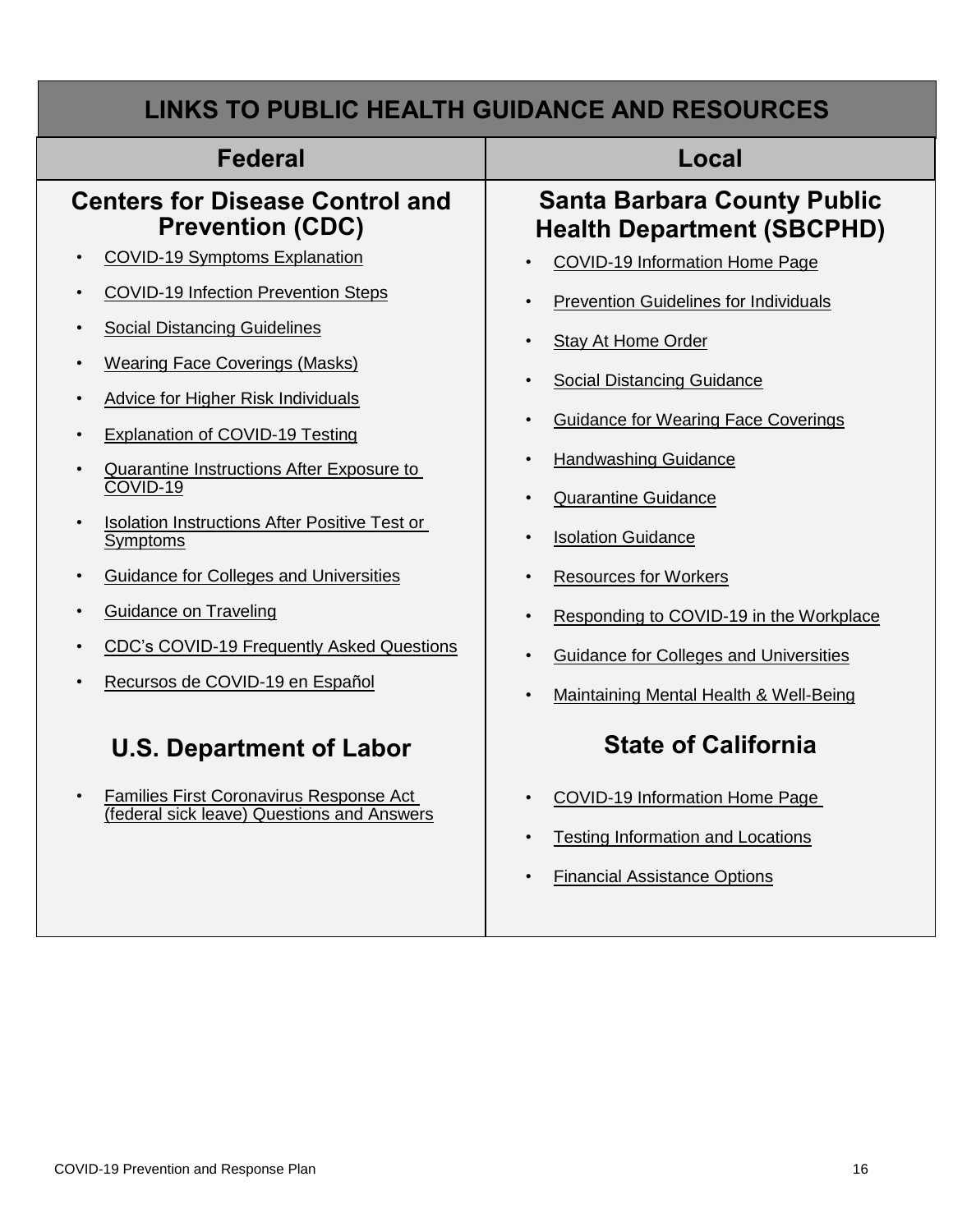## Campus Resources



## **Employee COVID-19 Compliance Officer**

Human Resources Attn: Michael Shanahan (805) 730-4234 [EMAIL](mailto:maria.calderon@canyons.edu) mshanahan@sbcc.edu

### **Student COVID-19 Compliance Officer**

EVP, Educational Programs Attn: Dr. Pamela Ralston (805) 730-4338 [EMAIL](mailto:maria.calderon@canyons.edu) pralston@sbcc.edu

## **Disability Services and Programs for Students**

(805) 730-4164 [EMAIL](mailto:maria.calderon@canyons.edu) dspshelp@sbcc.edu

## **Campus Safety - Emergency Line** (805) 730-4200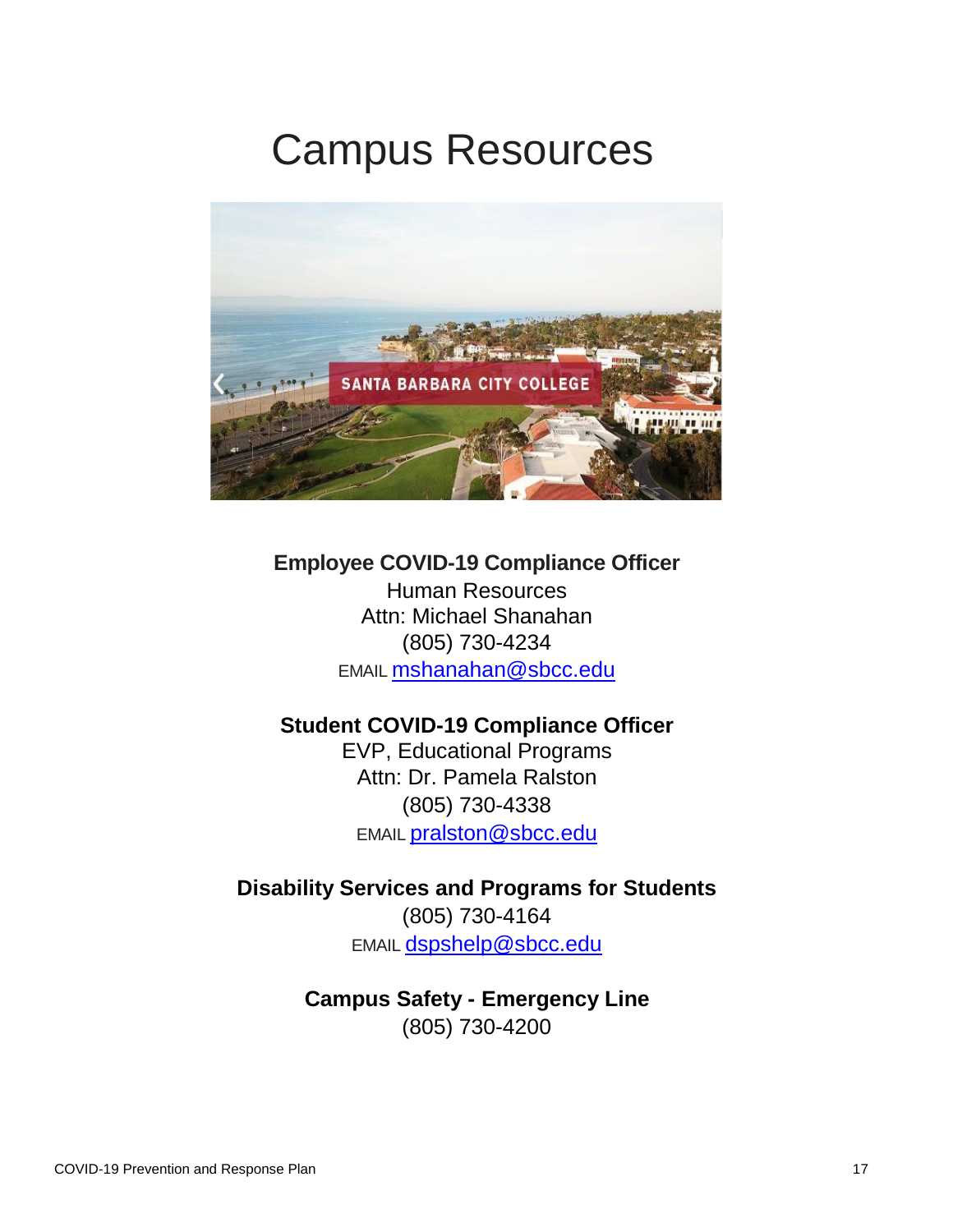

## COVID-19 Frequently Asked Questions

### **Q: How did the District develop the protocols contained in the COVID-19 Prevention and Response Plan ("Plan") and when and why will it be updated?**

**A:** The Plan reflects the input and work of the Santa Barbara Community College District ("District"), together with guidance from qualified legal, medical, and technical experts, to facilitate the safe return of employees and students to Santa Barbara City College's campus for the Winter/Spring 2021 semesters. The Plan is drawn in conformity with the protocols established by the California Department of Public Health ("CDPH"), the Santa Barbara County Public Health Department ("SBCPHD"), the Centers for Disease Control and Prevention ("CDC"), and other agencies such as the Occupational Safety and Health Administration ("OSHA"), the Environmental Protection Agency ("EPA") and the U.S. Equal Employment Opportunity Commission ("EEOC"). The Plan is subject to further revision for Winter/Spring 2021 and beyond consistent with then-current public health guidance and based on operational needs.

#### **Q: Who do I contact if I have symptoms of COVID-19 or have been in close physical contact with someone who has a confirmed or presumed case of COVID- 19?**

**A:** All persons who have symptoms should contact their own healthcare provider, or, where necessary 9-1-1. Persons without a doctor or without health insurance should contact 2-1-1 for available community resources. If you do not have insurance, you may contact SBCPHD for the location of a free testing center [here.](https://publichealthsbc.org/testing/) After you have reached out to your healthcare provider or SBCPHD:

- Employees should also contact the Employee COVID-19 Compliance Officer at 805-730-4234 for available leave information. You will be provided with additional instructions at that time.
- Students should contact the Student COVID-19 Compliance Officer at 805-730-4338. The Student COVID-19 Compliance Officer will work with you to help identify available community resources.

### **Q: When should I check my symptoms and fill out the Online Health Self-Assessment in anticipation of coming to campus?**

**A:** Daily before coming to campus, including taking your temperature and filling out the [Online Health Self-](http://www.sbcc.edu/newsandevents/covid-19/index.php)[Assessment/](http://www.sbcc.edu/newsandevents/covid-19/index.php)Healthy Roster. In addition to the [Online Health Self-Assessment/](http://www.sbcc.edu/newsandevents/covid-19/index.php)Healthy Roster the District may require in-person temperature screenings.

### **Q: If I checked "Yes" to experiencing a symptom of COVID-19 in the** [Online Health Self-Assessment/](http://www.sbcc.edu/newsandevents/covid-19/index.php)Healthy Roster**, am I automaticallybarred from campus?**

**A:** Yes, until you receive further direction from the applicable COVID-19 Compliance Officer. If you are experiencing any symptoms of COVID-19 please reference the COVID-19 Exposure Protocols contained on p. 8-12 of the Plan. Generally, you will be prohibited from returning to campus until either you meet the quarantine requirements established by public health officials, **OR** you receive and submit a doctors' certification stating that, based on sound medical judgment, the symptoms you are experiencing are not attributable to COVID-19 and that you pose no risk of infection to others. Employees or students who experience chronic illnesses which typically presents with similar symptoms of COVID-19 (e.g., persons who suffer from frequent migraines or persons who regularly experience shortness of breath as a result of asthma) are encouraged to discuss with their healthcare provider differentiating such symptoms from COVID-19. The District will generally rely upon the certification of a healthcare provider, but the District reserves its right to seek a secondary medical opinion if deemed necessary to prevent against the potential spread of infection.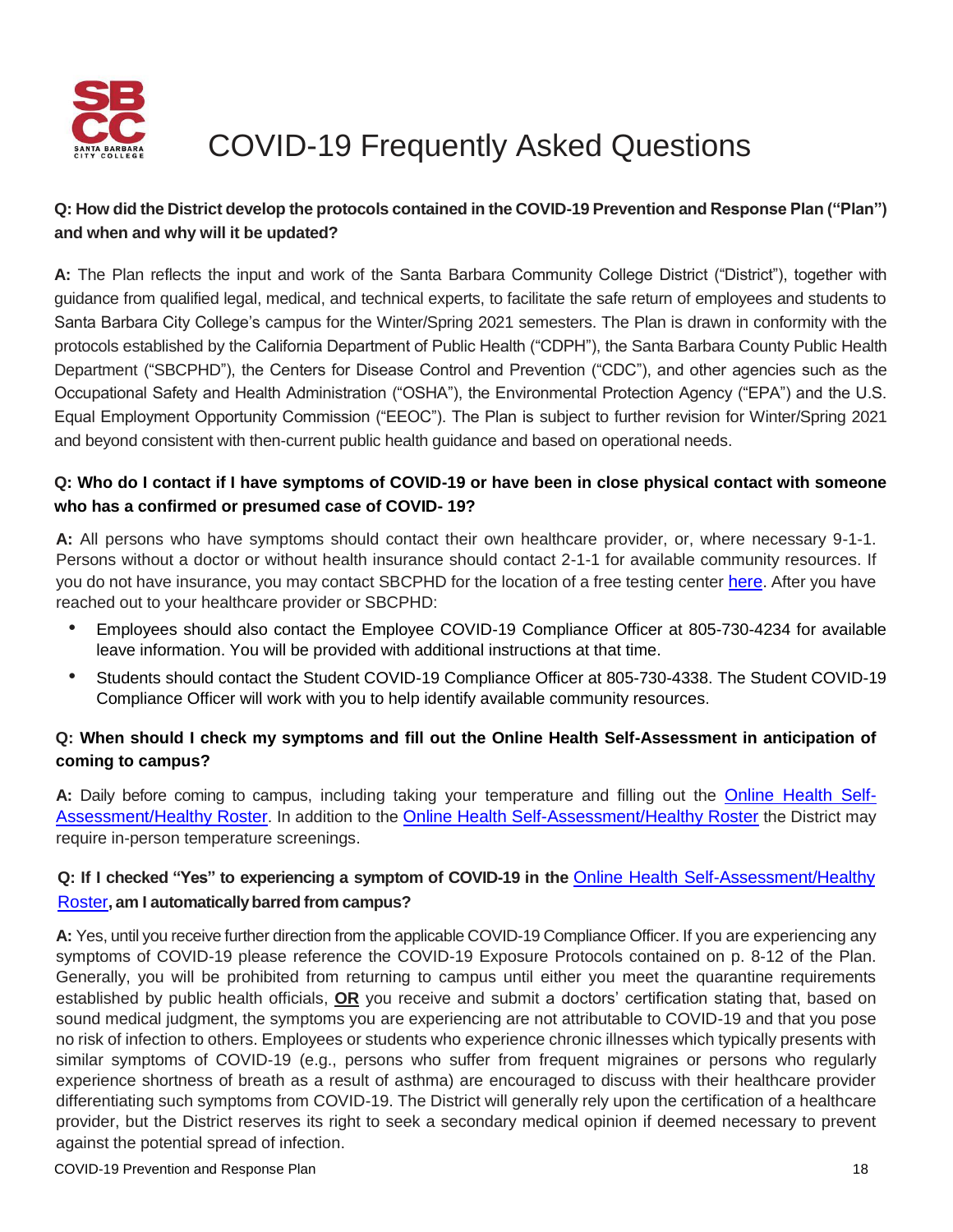#### **Q: How long will I have to stay away from campus if I am quarantining due to symptoms of COVID-19, a positive test, or exposure to a confirmed or presumed case of COVID-19?**

**A:** If you have received a confirmed diagnosis of COVID-19 or presumed case of COVID-19, please reference the COVID-19 Exposure Protocols contained on p. 8-12 of the Plan. Generally, if you are experiencing symptoms of COVID-19, you will be prohibited from returning to campus until you meet the quarantine requirements established by public health officials.

#### **Q: FOR EMPLOYEES ONLY - Will I continue to be paid if I have to take a leave from work due to having symptoms or being exposed to the virus?**

**A:** The District will offer sick leave to eligible employees in accordance with local, state, and federal law. Employees have a set amount of paid leave available during the pandemic, which they may elect to use for qualifying reasons. Contact Human Resources for more details.

#### **Q: How does contact tracing work and will I be identified to other students or employees if I disclose symptoms or a positive COVID-19 test result?**

**A:** Consistent with the [SBCPHD's Protocol for COVID-19 Exposure Management in Institutes of Higher](http://www.publichealth.lacounty.gov/media/Coronavirus/docs/protocols/ExposureManagementPlan_HigherEd.pdf)  [Education](http://www.publichealth.lacounty.gov/media/Coronavirus/docs/protocols/ExposureManagementPlan_HigherEd.pdf) and [CDC guidelines,](https://www.cdc.gov/coronavirus/2019-ncov/php/open-america/contact-tracing-resources.html) the District will initiate limited contact tracing (i.e., within the campus community) for confirmed and presumed cases of COVID-19. Please reference the Campus Exposure and Contract Tracing portion of the Plan, p. 13-14. In general, the District will interview the COVID-19 positive individual to determine which spaces and individuals they came in close, prolonged contact [\(defined as](https://www.cdc.gov/coronavirus/2019-ncov/php/contact-tracing/contact-tracing-plan/contact-tracing.html#:~:text=For%20COVID%2D19%2C%20a%20close,time%20the%20patient%20is%20isolated.) 15+ minutes within six-feet, or unprotected direct contact to body fluids) so that the District can notify those individuals and take appropriate remedial measures. Your identity and testing status will be maintained in strict confidence and will not be disclosed to your coworkers or other students. The District may continue its contact tracing efforts by interviewing relevant individuals about who they came in contact with and what spaces they recently used. Some of those individuals may be advised to stay home due to a higher risk of having been infected.

#### **Q: If there is a case of confirmed or presumed COVID-19 within a classroom, will all persons in the class be directed to leave campus and self-quarantine?**

**A:** The District will make the determination as to whether an entire class will be asked to leave campus and selfquarantine based on the specific factual circumstances presented and consistent with public health guidance. At a minimum, those students and instructors within a class who come in close, prolonged contact [\(defined as](https://www.cdc.gov/coronavirus/2019-ncov/php/contact-tracing/contact-tracing-plan/contact-tracing.html#:~:text=For%20COVID%2D19%2C%20a%20close,time%20the%20patient%20is%20isolated.) 15+ minutes within six-feet, or unprotected direct contact to body fluids) with a confirmed case of COVID-19 will be directed to self-quarantine. As for others present at the time of instruction, the District will consider the nature and length of the contact and any environmental considerations (e.g., outdoor instruction, physical barriers present, etc.). In making such determinations, the District will consult medical professionals or, where appropriate, local public health officials.

#### **Q: Am I required to disclose my air travel to the District?**

**A:** Yes, if you are expected to be present on campus within 14 days of your return. If you travel by air you must disclose the location(s) you have travelled to and the dates of your travel so that the District may make a proper risk assessment about your return to campus. We encourage all students, faculty, and staff to only travel via airplane for personal reasons, whether international or domestically, if absolutely essential. You should also note that many states have mandatory quarantine periods for persons traveling from California. Because restrictions on air travel are constantly changing, the District suggests that you research all travel restrictions before you travel.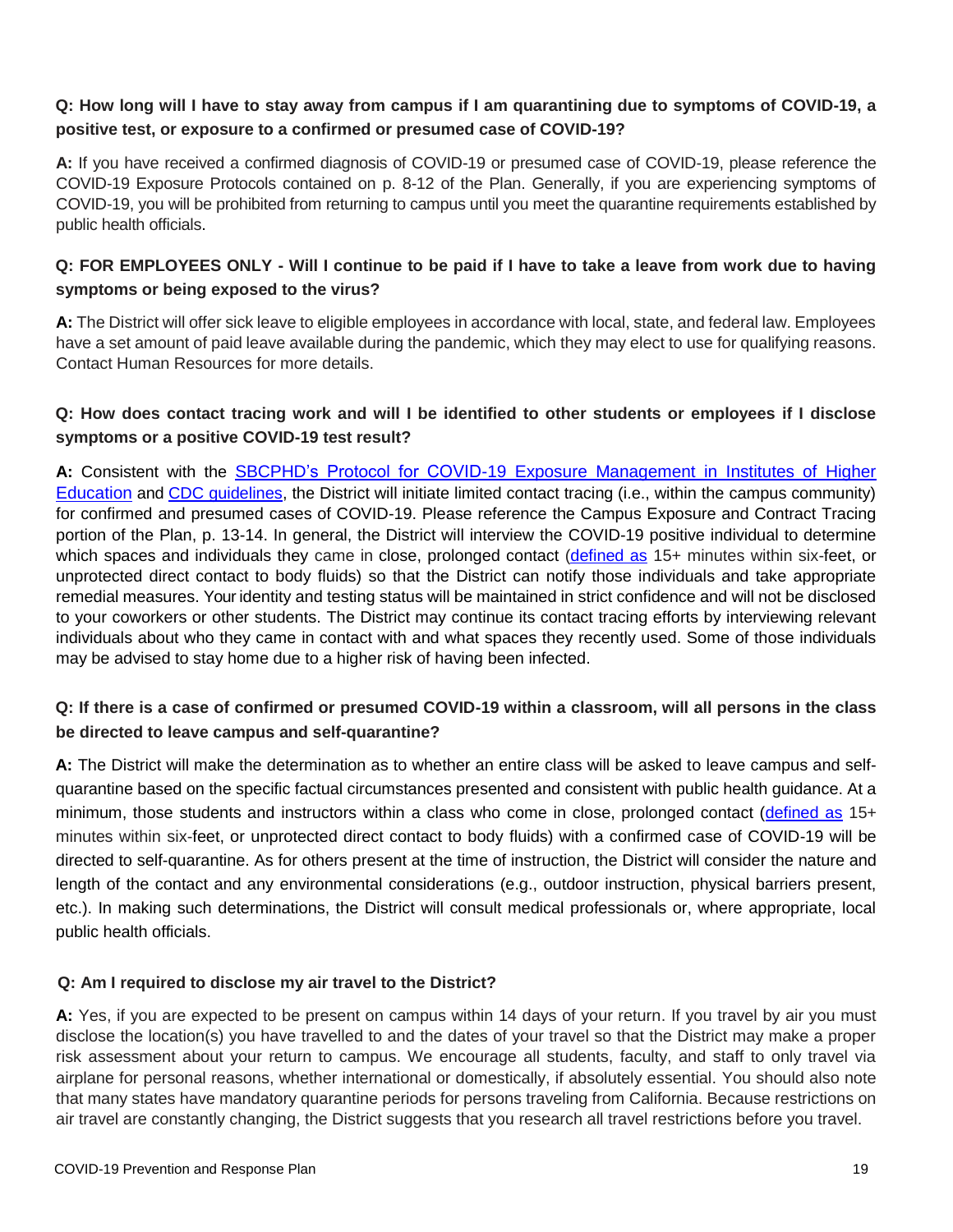#### **Q: Will I be permitted to travel for District-related business?**

**A:** No. Until further notice, the District does not permit employees to travel by air for District-related business due to the pandemic. Travel by car will be permitted but should be limited to essential meetings.

#### **Q: Will I be required to receive a vaccine for influenza and will these shots be made available on campus?**

**A:** It is strongly recommended that all employees and students who report to campus receive an influenza immunization each Fall unless contraindicated by personal medical conditions. Please check back on the District's [COVID-19 website](https://www.sbcc.edu/newsandevents/covid-19/) for the availability of influenza vaccinations on campus. You may also access influenza vaccines from your primary healthcare provider or local pharmacy once they become available.

#### **Q: Will I be required to receive a COVID-19 vaccine when it becomes available?**

A: Once the COVID-19 vaccine becomes available, the District initially intends to allow employees and students to voluntarily determine whether they will receive the vaccine. The District strongly encourages all persons to receive the vaccine and reserves the right to mandate the vaccine if a sufficient number of persons do not voluntarily receive the vaccine such as may be necessary for the District to safely resume full operations. Should the District be forced to mandate vaccines, it will assess all requests for an exemption in accordance with applicable law. The District will further update this policy and guidance once the vaccine becomes more readily available.

#### **Q: What should I do if I suspect someone is violating the District's protocols?**

**A:** If you believe you have observed a violation of the District's safety protocols, please report it. The District will take appropriate steps to address any violations of its policies and procedures, including removing violators from campus. For alleged violations committed by employees, please contact the Employee COVID-19 Compliance Officer; for alleged violations committed by students, please contact the Student COVID-19 Compliance Officer.

#### **Q: What should I do if I am feeling stressed, anxious, isolated, or down?**

**A:** These are incredibly challenging times for all of us. It is normal to feel sad or isolated, and to experience more stress than you would normally. You can find strategies for coping with stress during infectious disease outbreaks that require social distancing [here.](https://www.countyofsb.org/behavioral-wellness/covid-19-staff-resources.sbc)

- **For Employees**: you can contact our Employee Assistance Provider, Anthem at 800-999-7222 or anthemEAP.com (login: SISC)
- **For Students:**
	- o You can contact The Well at 805-965-0581 x. 4702 or at thewellsbcc.com
	- $\circ$  Who are enrolled in Winter/Spring 2021 session can schedule a full-service telehealth appointment with a personal counselor, nurse, or nurse practitioner by calling 805-730-4098.

If you need to speak with someone about your mental health, contact your doctor or the Santa Barbara County Department of Behavioral Wellness Crisis Response and Service Access Helpline at (888) 868-1649, which is also available 24/7. If you are experiencing these feelings, or have thoughts about self-harm\*, please call the national distress hotline at 1-800-985-5990, or text "TalkWithUs" to 66746. The District also has a [list of resources](https://www.sbcc.edu/healthservices/) that you can go to for help. The District and the SBCC community are here for you, and we will all get through this together. \*If you are in an emergency situation, please call 9-1-1 immediately.